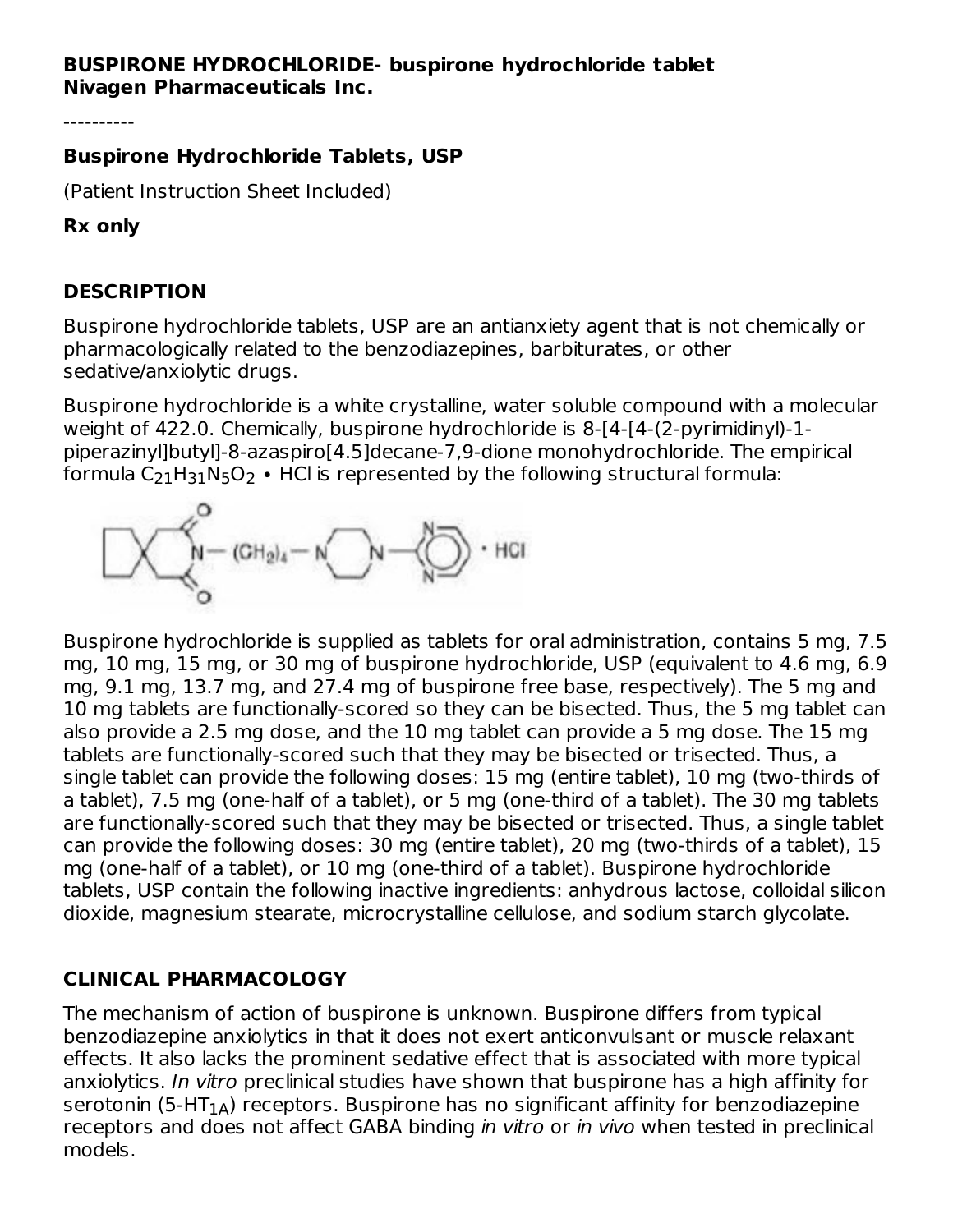Buspirone has moderate affinity for brain  $\mathsf{D}_2\text{-}\mathsf{dop}$ amine receptors. Some studies do suggest that buspirone may have indirect effects on other neurotransmitter systems.

Buspirone hydrochloride tablets are rapidly absorbed in man and undergo extensive first-pass metabolism. In a radiolabeled study, unchanged buspirone in the plasma accounted for only about 1% of the radioactivity in the plasma. Following oral administration, plasma concentrations of unchanged buspirone are very low and variable between subjects. Peak plasma levels of 1 ng/mL to 6 ng/mL have been observed 40 to 90 minutes after single oral doses of 20 mg. The single-dose bioavailability of unchanged buspirone when taken as a tablet is on the average about 90% of an equivalent dose of solution, but there is large variability.

The effects of food upon the bioavailability of buspirone hydrochloride tablets have been studied in eight subjects. They were given a 20 mg dose with and without food; the area under the plasma concentration-time curve (AUC) and peak plasma concentration (C $_{\rm max}$ ) of unchanged buspirone increased by 84% and 116%, respectively, but the total amount of buspirone immunoreactive material did not change. This suggests that food may decrease the extent of presystemic clearance of buspirone (see **DOSAGE AND ADMINISTRATION**).

A multiple-dose study conducted in 15 subjects suggests that buspirone has nonlinear pharmacokinetics. Thus, dose increases and repeated dosing may lead to somewhat higher blood levels of unchanged buspirone than would be predicted from results of single-dose studies.

An *in vitro* protein binding study indicated that approximately 86% of buspirone is bound to plasma proteins. It was also observed that aspirin increased the plasma levels of free buspirone by 23%, while flurazepam decreased the plasma levels of free buspirone by 20%. However, it is not known whether these drugs cause similar effects on plasma levels of free buspirone in vivo, or whether such changes, if they do occur, cause clinically significant differences in treatment outcome. An in vitro study indicated that buspirone did not displace highly protein-bound drugs such as phenytoin, warfarin, and propranolol from plasma protein, and that buspirone may displace digoxin.

Buspirone is metabolized primarily by oxidation, which in vitro has been shown to be mediated by cytochrome P450 3A4 (CYP3A4). (See **PRECAUTIONS: Drug Interactions**.) Several hydroxylated derivatives and a pharmacologically active metabolite, 1-pyrimidinylpiperazine (1-PP), are produced. In animal models predictive of anxiolytic potential, 1-PP has about one quarter of the activity of buspirone, but is present in up to 20-fold greater amounts. However, this is probably not important in humans: blood samples from humans chronically exposed to buspirone hydrochloride tablets do not exhibit high levels of 1-PP; mean values are approximately 3 ng/mL and the highest human blood level recorded among 108 chronically dosed patients was 17 ng/mL, less than 1/200th of 1-PP levels found in animals given large doses of buspirone without signs of toxicity.

In a single-dose study using  $^{14}$ C-labeled buspirone, 29% to 63% of the dose was excreted in the urine within 24 hours, primarily as metabolites; fecal excretion accounted for 18% to 38% of the dose. The average elimination half-life of unchanged buspirone after single doses of 10 mg to 40 mg is about 2 to 3 hours.

# **Special Populations**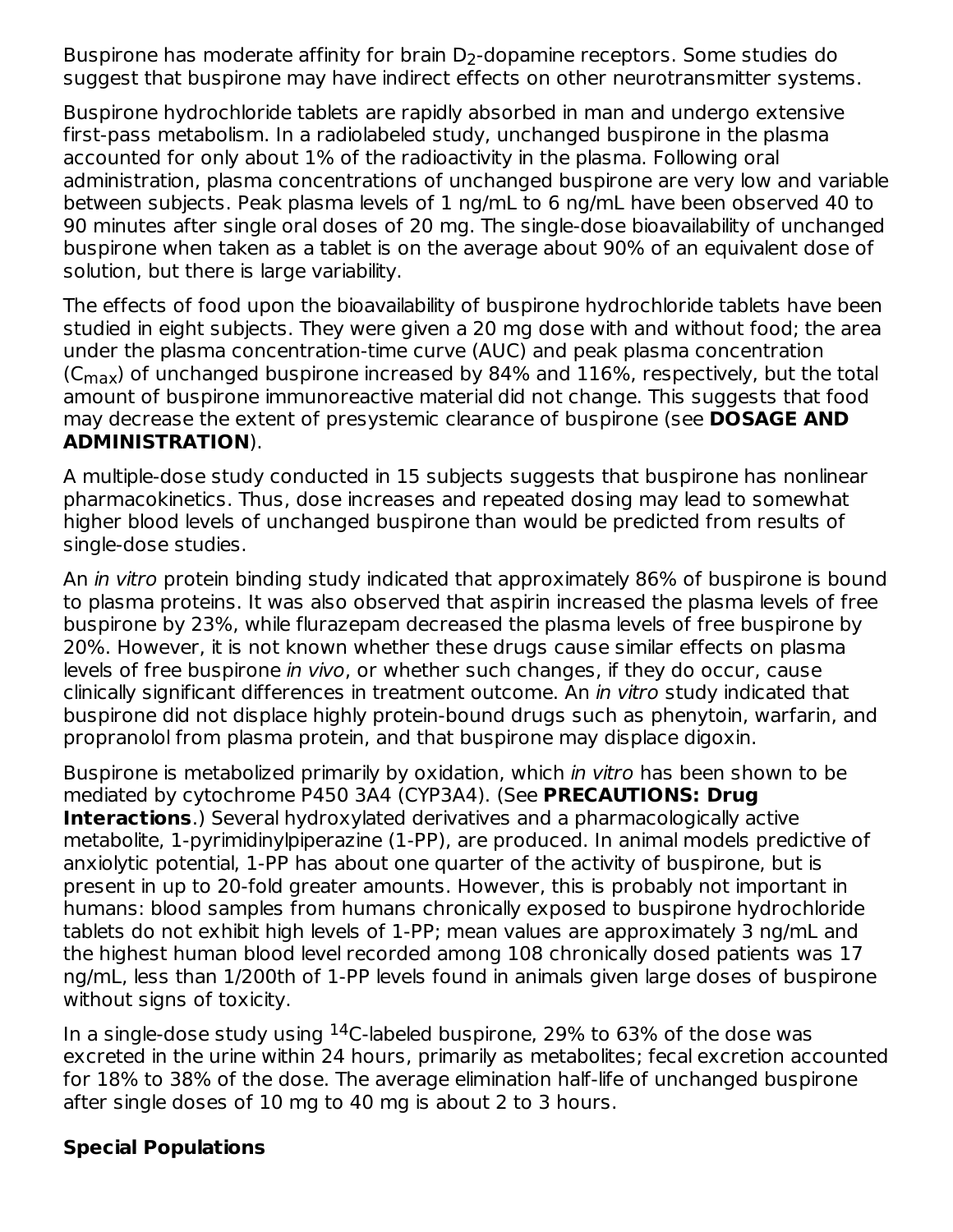## Age and Gender Effects

After single or multiple doses in adults, no significant differences in buspirone pharmacokinetics (AUC and C<sub>max</sub>) were observed between elderly and younger subjects or between men and women.

## Hepatic Impairment

After multiple-dose administration of buspirone to patients with hepatic impairment, steady-state AUC of buspirone increased 13-fold compared with healthy subjects (see **PRECAUTIONS**).

Renal Impairment

After multiple-dose administration of buspirone to renally impaired (Cl $_{\rm cr}$  = 10 to 70  $\,$  $mL/min/1.73 m<sup>2</sup>$ ) patients, steady-state AUC of buspirone increased 4-fold compared with healthy (Cl<sub>cr</sub>  $\geq 80$  mL/min/1.73 m<sup>2</sup>) subjects (see **PRECAUTIONS**).

## Race Effects

The effects of race on the pharmacokinetics of buspirone have not been studied.

# **INDICATIONS AND USAGE**

Buspirone hydrochloride tablets are indicated for the management of anxiety disorder or the short-term relief of the symptoms of anxiety. Anxiety or tension associated with the stress of everyday life usually does not require treatment with an anxiolytic.

The efficacy of buspirone hydrochloride tablets has been demonstrated in controlled clinical trials of outpatients whose diagnosis roughly corresponds to Generalized Anxiety Disorder (GAD). Many of the patients enrolled in these studies also had coexisting depressive symptoms and buspirone hydrochloride tablets relieved anxiety in the presence of these coexisting depressive symptoms. The patients evaluated in these studies had experienced symptoms for periods of 1 month to over 1 year prior to the study, with an average symptom duration of 6 months. Generalized Anxiety Disorder (300.02) is described in the American Psychiatric Association's Diagnostic and Statistical Manual,  $III<sup>1</sup>$  as follows:

Generalized, persistent anxiety (of at least 1 month continual duration), manifested by symptoms from three of the four following categories:

- 1. Motor tension: shakiness, jitteriness, jumpiness, trembling, tension, muscle aches, fatigability, inability to relax, eyelid twitch, furrowed brow, strained face, fidgeting, restlessness, easy startle.
- 2. Autonomic hyperactivity: sweating, heart pounding or racing, cold, clammy hands, dry mouth, dizziness, lightheadedness, paresthesias (tingling in hands or feet), upset stomach, hot or cold spells, frequent urination, diarrhea, discomfort in the pit of the stomach, lump in the throat, flushing, pallor, high resting pulse and respiration rate.
- 3. Apprehensive expectation: anxiety, worry, fear, rumination, and anticipation of misfortune to self or others.
- 4. Vigilance and scanning: hyperattentiveness resulting in distractibility, difficulty in concentrating, insomnia, feeling "on edge," irritability, impatience.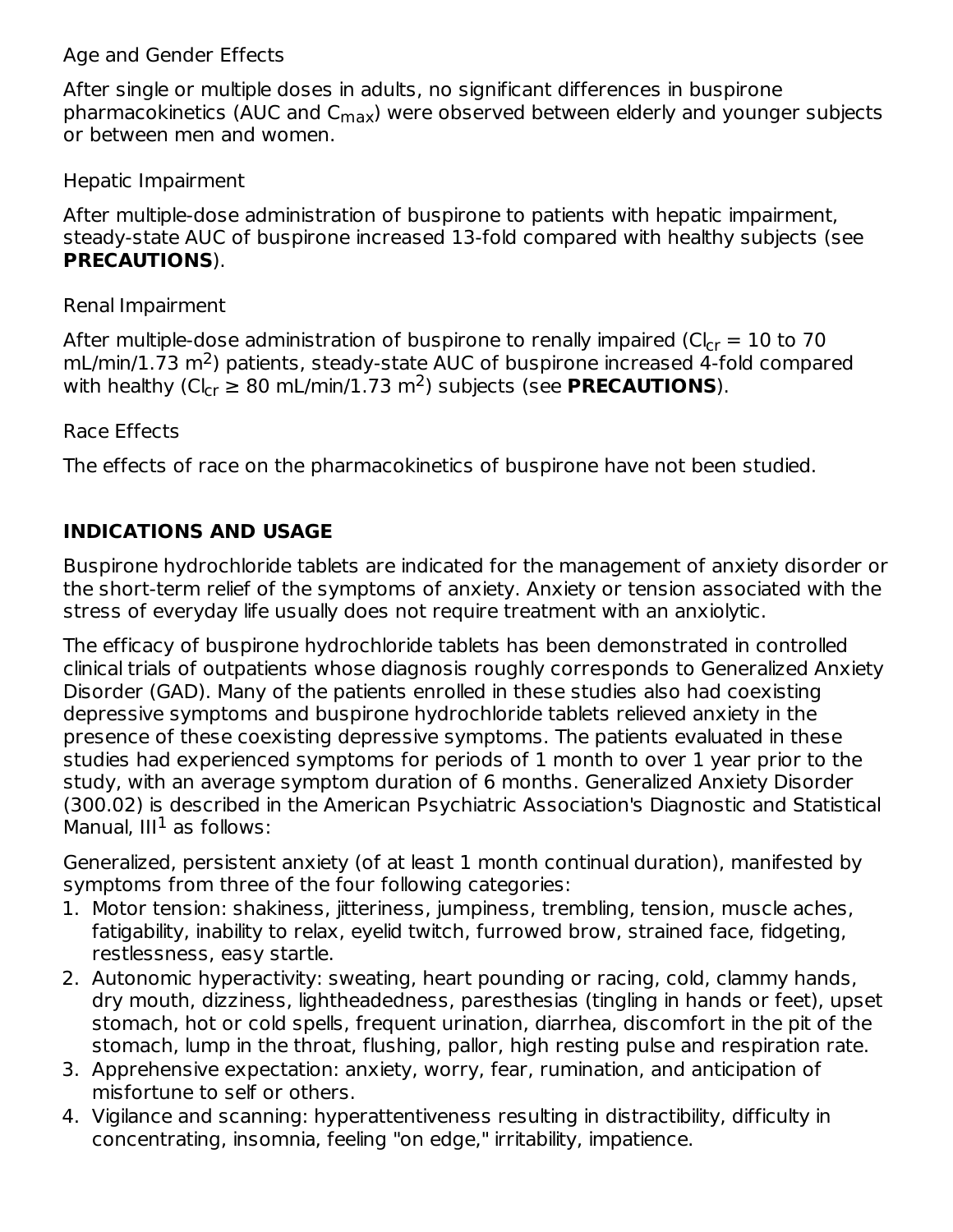The above symptoms would not be due to another mental disorder, such as a depressive disorder or schizophrenia. However, mild depressive symptoms are common in GAD.

The effectiveness of buspirone hydrochloride tablets in long-term use, that is, for more than 3 to 4 weeks, has not been demonstrated in controlled trials. There is no body of evidence available that systematically addresses the appropriate duration of treatment for GAD. However, in a study of long- term use, 264 patients were treated with buspirone hydrochloride tablets for 1 year without ill effect. Therefore, the physician who elects to use buspirone hydrochloride tablets for extended periods should periodically reassess the usefulness of the drug for the individual patient.

# **CONTRAINDICATIONS**

Buspirone hydrochloride tablets are contraindicated in patients hypersensitive to buspirone hydrochloride.

The use of monoamine oxidase inhibitors (MAOIs) intended to treat depression with buspirone or within 14 days of stopping treatment with buspirone is contraindicated because of an increased risk of serotonin syndrome and/or elevated blood pressure. The use of buspirone within 14 days of stopping an MAOI intended to treat depression is also contraindicated.

Starting buspirone in a patient who is being treated with reversible MAOIs such as linezolid or intravenous methylene blue is also contraindicated because of an increased risk of serotonin syndrome. (see **WARNINGS**, **DOSAGE AND ADMINISTRATION** AND **DRUG INTERACTIONS**)

# **WARNINGS**

**The administration of buspirone hydrochloride tablets to a patient taking a monoamine oxidase inhibitor (MAOI) may pose a hazard.** There have been reports of the occurrence of elevated blood pressure when buspirone hydrochloride has been added to a regimen including an MAOI. Therefore, it is recommended that buspirone hydrochloride tablets not be used concomitantly with an MAOI.

# **Serotonin Syndrome**

The development of a potentially life-threatening serotonin syndrome has been reported with SNRIs, SSRIs, and other serotonergic drugs, including buspirone, alone but particularly with concomitant use of other serotonergic drugs (including triptans), with drugs that impair metabolism of serotonin (in particular, MAOIs, including reversible MAOIs such as linezolid and intravenous methylene blue), or with antipsychotics or other dopamine antagonists.

Serotonin syndrome symptoms may include mental status changes (e.g., agitation, hallucinations, delirium, and coma), autonomic instability (e.g., tachycardia, labile blood pressure, dizziness, diaphoresis, flushing, hyperthermia), neuromuscular changes (e.g., tremor, rigidity, myoclonus, hyperreflexia, incoordination), seizures, and/or gastrointestinal symptoms (e.g., nausea, vomiting, diarrhea). Patients should be monitored for emergence of serotonin syndrome.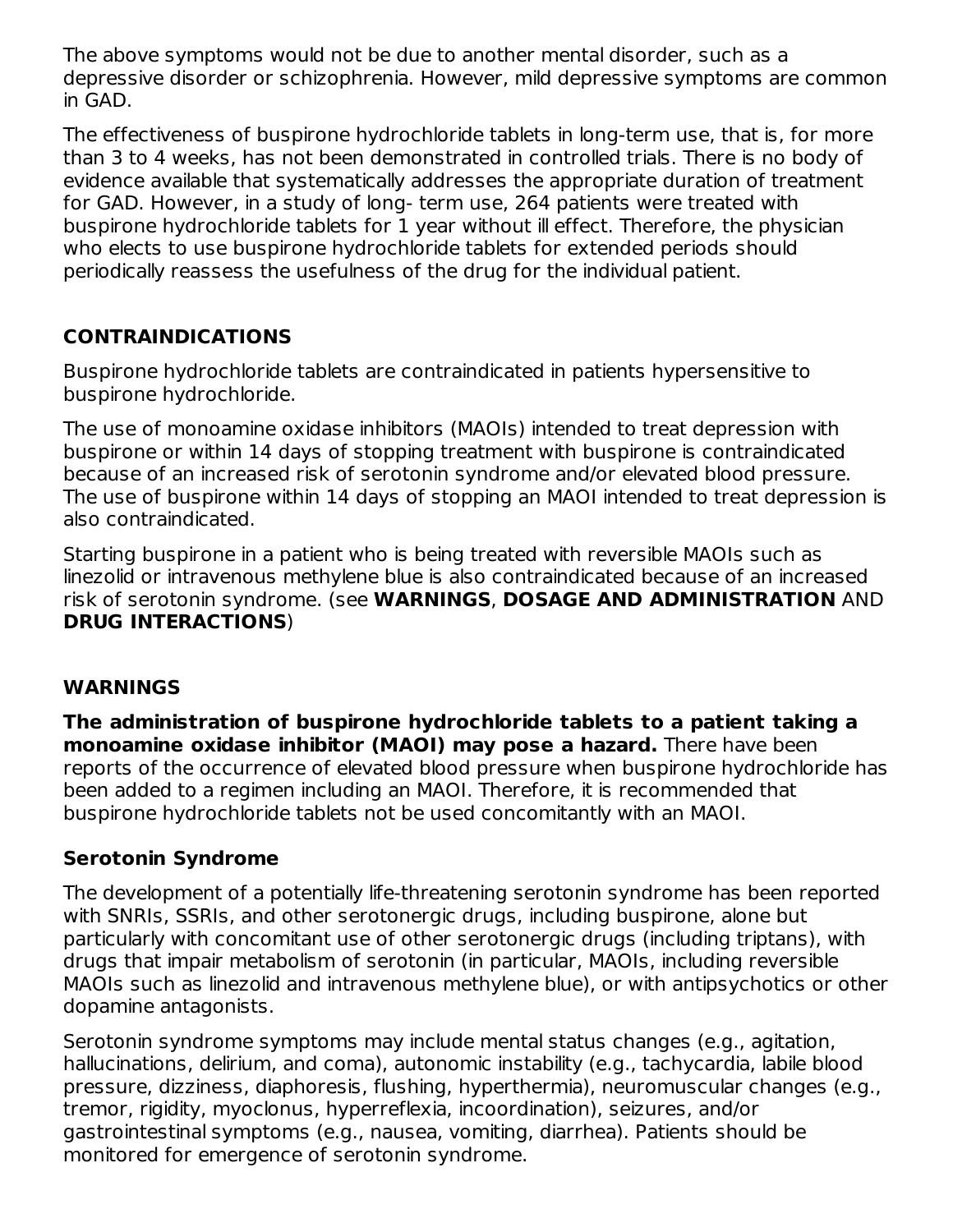The concomitant use of buspirone with MAOIs intended to treat depression is contraindicated. Buspirone should also not be started in a patient who is being treated with reversible MAOIs such as linezolid or intravenous methylene blue. All reports with methylene blue that provided information on the route of administration involved intravenous administration in the dose range of 1 mg/kg to 8 mg/kg. There have been no reports involving the administration of methylene blue by other routes (such as oral tablets or local tissue injection) or at lower doses. There may be circumstances when it is necessary to initiate treatment with a reversible MAOI such as linezolid or intravenous methylene blue in a patient taking buspirone. Buspirone should be discontinued before initiating treatment with the reversible MAOI [see **CONTRAINDICATIONS**, **DOSAGE AND ADMINISTRATION** AND **DRUG INTERACTIONS**].

If concomitant use of buspirone with a 5-hydroxytryptmine receptor agonist (triptan) is clinically warranted, careful observation of the patient is advised, particularly during treatment initiation and dose increases.

The concomitant use of buspirone with serotonin precursors (such as tryptophan) is not recommended.

Treatment with buspirone and any concomitant serotonergic or antidopaminergic agents, including antipsychotics, should be discontinued immediately if the above events occur and supportive symptomatic treatment should be initiated.

Because buspirone hydrochloride tablets has no established antipsychotic activity, it should not be employed in lieu of appropriate antipsychotic treatment.

# **PRECAUTIONS**

### **General**

Interference with Cognitive and Motor Performance

Studies indicate that buspirone hydrochloride tablets is less sedating than other anxiolytics and that it does not produce significant functional impairment. However, its CNS effects in any individual patient may not be predictable. Therefore, patients should be cautioned about operating an automobile or using complex machinery until they are reasonably certain that buspirone treatment does not affect them adversely.

While formal studies of the interaction of buspirone hydrochloride with alcohol indicate that buspirone does not increase alcohol-induced impairment in motor and mental performance, it is prudent to avoid concomitant use of alcohol and buspirone.

Potential for Withdrawal Reactions in Sedative/Hypnotic/Anxiolytic Drug-Dependent Patients

Because buspirone hydrochloride tablets do not exhibit cross-tolerance with benzodiazepines and other common sedative/hypnotic drugs, it will not block the withdrawal syndrome often seen with cessation of therapy with these drugs. Therefore, before starting therapy with buspirone hydrochloride tablets, it is advisable to withdraw patients gradually, especially patients who have been using a CNS-depressant drug chronically, from their prior treatment. Rebound or withdrawal symptoms may occur over varying time periods, depending in part on the type of drug, and its effective half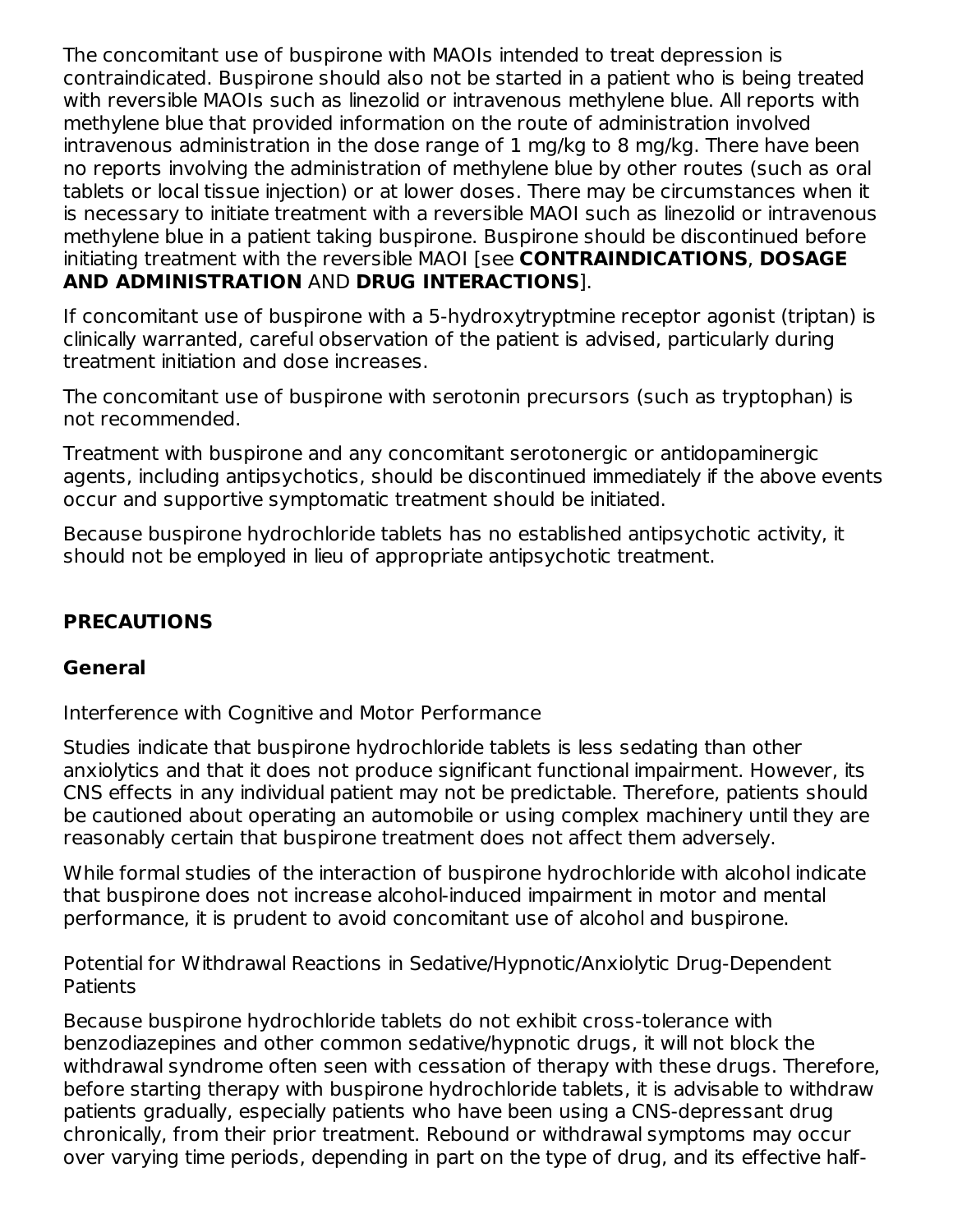life of elimination.

The syndrome of withdrawal from sedative/hypnotic/anxiolytic drugs can appear as any combination of irritability, anxiety, agitation, insomnia, tremor, abdominal cramps, muscle cramps, vomiting, sweating, flu-like symptoms without fever, and occasionally, even as seizures.

Possible Concerns Related to Buspirone's Binding to Dopamine Receptors

Because buspirone can bind to central dopamine receptors, a question has been raised about its potential to cause acute and chronic changes in dopamine-mediated neurological function (e.g., dystonia, pseudo-parkinsonism, akathisia, and tardive dyskinesia). Clinical experience in controlled trials has failed to identify any significant neuroleptic-like activity; however, a syndrome of restlessness, appearing shortly after initiation of treatment, has been reported in some small fraction of buspirone-treated patients. The syndrome may be explained in several ways. For example, buspirone may increase central noradrenergic activity; alternatively, the effect may be attributable to dopaminergic effects (i.e., represent akathisia). See **ADVERSE REACTIONS: Postmarketing Experience**.

# **Information for Patients**

To assure safe and effective use of buspirone hydrochloride tablets, the following information and instructions should be given to patients:

- 1. Do not take a monoamine oxidase inhibitor (MAOI). Ask your healthcare provider or pharmacist if you are not sure if you take an MAOI, including the antibiotic linezolid.
- 2. Do not take an MAOI within 2 weeks of stopping buspirone unless directed to do so by your physician.
- 3. Do not start buspirone if you stopped taking an MAOI in the last 2 weeks unless directed to do so by your physician.
- 4. Inform your physician about any medications, prescription or non-prescription, alcohol, or drugs that you are now taking or plan to take during your treatment with buspirone hydrochloride tablets.
- 5. Inform your physician if you are pregnant, or if you are planning to become pregnant, or if you become pregnant while you are taking buspirone hydrochloride tablets.
- 6. Inform your physician if you are breast feeding an infant.
- 7. Until you experience how this medication affects you, do not drive a car or operate potentially dangerous machinery.
- 8. You should take buspirone hydrochloride tablets consistently, either always with or always without food.
- 9. During your treatment with buspirone hydrochloride tablets, avoid drinking large amounts of grapefruit juice.

# **Laboratory Tests**

There are no specific laboratory tests recommended.

# **Drug Interactions**

Psychotropic Agents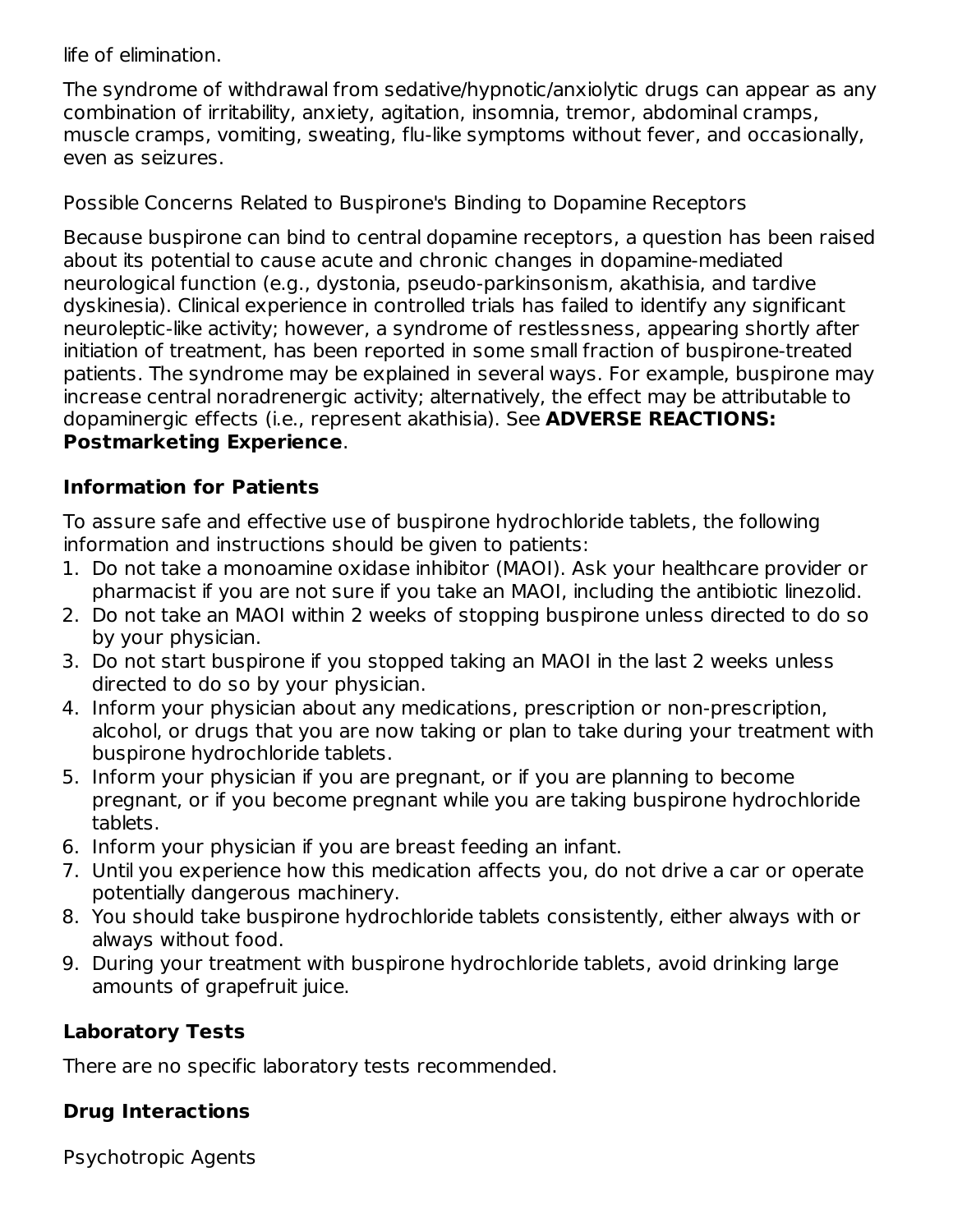## MAO inhibitors

The use of monoamine oxidase inhibitors (MAOIs) intended to treat depression with buspirone or within 14 days of stopping treatment with buspirone is contraindicated because of an increased risk of serotonin syndrome and/or elevated blood pressure. The use of buspirone within 14 days of stopping an MAOI intended to treat depression is also contraindicated.

# Amitriptyline

After addition of buspirone to the amitriptyline dose regimen, no statistically significant differences in the steady-state pharmacokinetic parameters (C<sub>max</sub>, AUC, and C<sub>min</sub>) of amitriptyline or its metabolite nortriptyline were observed.

### Diazepam

After addition of buspirone to the diazepam dose regimen, no statistically significant differences in the steady-state pharmacokinetic parameters (C<sub>max</sub>, AUC, and C<sub>min</sub>) were observed for diazepam, but increases of about 15% were seen for nordiazepam, and minor adverse clinical effects (dizziness, headache, and nausea) were observed.

### Haloperidol

In a study in normal volunteers, concomitant administration of buspirone and haloperidol resulted in increased serum haloperidol concentrations. The clinical significance of this finding is not clear.

### Nefazodone

# (See **Inhibitors and Inducers of Cytochrome P450 3A4 [CYP3A4]**)

### Trazodone

There is one report suggesting that the concomitant use of Desyrel $^\circledR$  (trazodone hydrochloride) and buspirone may have caused 3- to 6-fold elevations on SGPT (ALT) in a few patients. In a similar study attempting to replicate this finding, no interactive effect on hepatic transaminases was identified.

### Triazolam/Flurazepam

Coadministration of buspirone with either triazolam or flurazepam did not appear to prolong or intensify the sedative effects of either benzodiazepine.

### Other Psychotropics

Because the effects of concomitant administration of buspirone with most other psychotropic drugs have not been studied, the concomitant use of buspirone with other CNS-active drugs should be approached with caution.

Inhibitors and Inducers of Cytochrome P450 3A4 (CYP3A4)

Buspirone has been shown in vitro to be metabolized by CYP3A4. This finding is consistent with the in vivo interactions observed between buspirone and the following: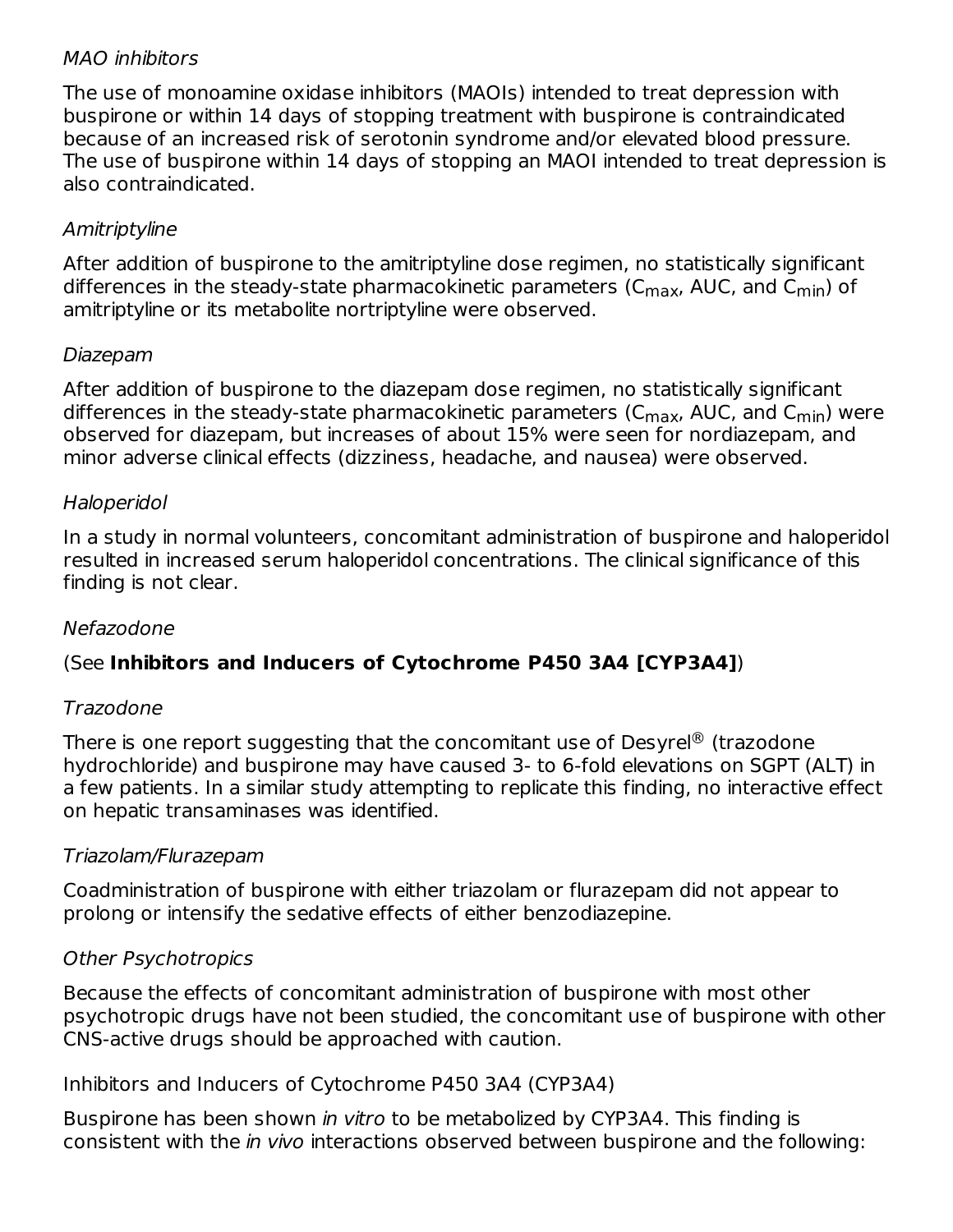## Diltiazem and Verapamil

In a study of nine healthy volunteers, coadministration of buspirone (10 mg as a single dose) with verapamil (80 mg t.i.d.) or diltiazem (60 mg t.i.d.) increased plasma buspirone concentrations (verapamil increased AUC and  $\mathsf{C}_{\mathsf{max}}$  of buspirone 3.4-fold while diltiazem increased AUC and C $_{\sf max}$  5.5-fold and 4-fold, respectively). Adverse events attributable to buspirone may be more likely during concomitant administration with either diltiazem or verapamil. Subsequent dose adjustment may be necessary and should be based on clinical assessment.

# Erythromycin

In a study in healthy volunteers, coadministration of buspirone (10 mg as a single dose) with erythromycin (1.5 g/day for 4 days) increased plasma buspirone concentrations (5 fold increase in C<sub>max</sub> and 6-fold increase in AUC). These pharmacokinetic interactions were accompanied by an increased incidence of side effects attributable to buspirone. If the two drugs are to be used in combination, a low dose of buspirone (e.g., 2.5 mg b.i.d.) is recommended. Subsequent dose adjustment of either drug should be based on clinical assessment.

# Grapefruit Juice

In a study in healthy volunteers, coadministration of buspirone (10 mg as a single dose) with grapefruit juice (200 mL double-strength t.i.d. for 2 days) increased plasma buspirone concentrations (4.3-fold increase in C<sub>max</sub>; 9.2-fold increase in AUC). Patients receiving buspirone should be advised to avoid drinking such large amounts of grapefruit juice.

# Itraconazole

In a study in healthy volunteers, coadministration of buspirone (10 mg as a single dose) with itraconazole (200 mg/day for 4 days) increased plasma buspirone concentrations (13-fold increase in  $\mathsf{C}_{\mathsf{max}}$  and 19-fold increase in AUC). These pharmacokinetic interactions were accompanied by an increased incidence of side effects attributable to buspirone. If the two drugs are to be used in combination, a low dose of buspirone (e.g., 2.5 mg q.d.) is recommended. Subsequent dose adjustment of either drug should be based on clinical assessment.

# Nefazodone

In a study of steady-state pharmacokinetics in healthy volunteers, coadministration of buspirone (2.5 or 5 mg b.i.d.) with nefazodone (250 mg b.i.d.) resulted in marked increases in plasma buspirone concentrations (increases up to 20-fold in  $\mathsf{C}_{\mathsf{max}}$  and up to 50-fold in AUC) and statistically significant decreases (about 50%) in plasma concentrations of the buspirone metabolite 1-PP. With 5 mg b.i.d. doses of buspirone, slight increases in AUC were observed for nefazodone (23%) and its metabolites hydroxynefazodone (HO-NEF) (17%) and meta-chlorophenylpiperazine (9%). Slight increases in C<sub>max</sub> were observed for nefazodone (8%) and its metabolite HO-NEF (11%). Subjects receiving buspirone 5 mg b.i.d. and nefazodone 250 mg b.i.d. experienced lightheadedness, asthenia, dizziness, and somnolence, adverse events also observed with either drug alone. If the two drugs are to be used in combination, a low dose of buspirone (e.g., 2.5 mg q.d.) is recommended. Subsequent dose adjustment of either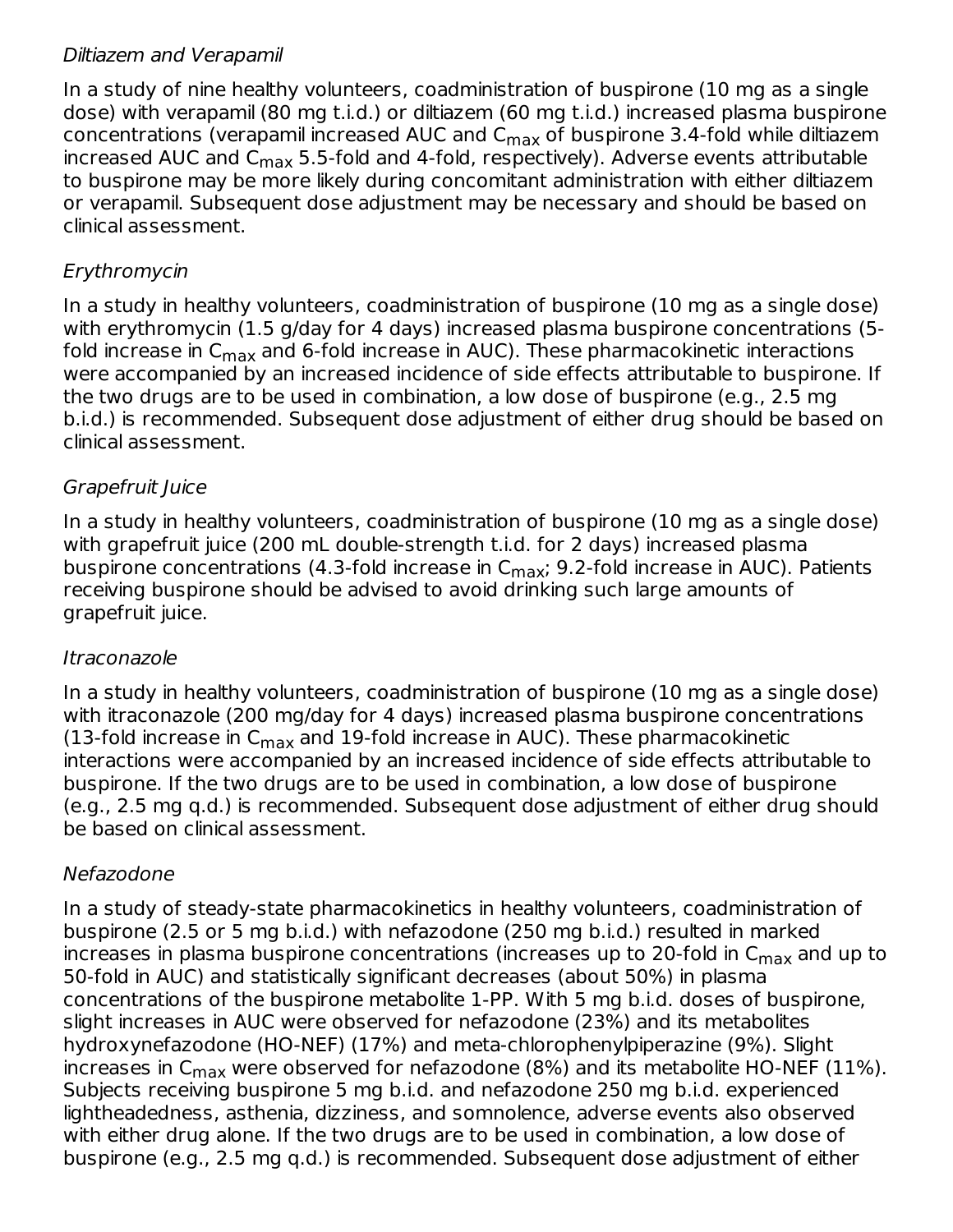drug should be based on clinical assessment.

# Rifampin

In a study in healthy volunteers, coadministration of buspirone (30 mg as a single dose) with rifampin (600 mg/day for 5 days) decreased the plasma concentrations (83.7% decrease in C<sub>max</sub>; 89.6% decrease in AUC) and pharmacodynamic effects of buspirone. If the two drugs are to be used in combination, the dosage of buspirone may need adjusting to maintain anxiolytic effect.

# Other Inhibitors and inducers of CYP3A4

Substances that inhibit CYP3A4, such as ketoconazole or ritonavir, may inhibit buspirone metabolism and increase plasma concentrations of buspirone while substances that induce CYP3A4, such as dexamethasone or certain anticonvulsants (phenytoin, phenobarbital, carbamazepine), may increase the rate of buspirone metabolism. If a patient has been titrated to a stable dosage on buspirone, a dose adjustment of buspirone may be necessary to avoid adverse events attributable to buspirone or diminished anxiolytic activity. Consequently, when administered with a potent inhibitor of CYP3A4, a low dose of buspirone used cautiously is recommended. When used in combination with a potent inducer of CYP3A4 the dosage of buspirone may need adjusting to maintain anxiolytic effect.

# Other Drugs

# Cimetidine

Coadministration of buspirone with cimetidine was found to increase  $\mathsf{C}_{\mathsf{max}}$  (40%) and  ${\sf T}_{\sf max}$  (2-fold), but had minimal effects on the AUC of buspirone.

# Protein Binding

In vitro, buspirone does not displace tightly bound drugs like phenytoin, propranolol, and warfarin from serum proteins. However, there has been one report of prolonged prothrombin time when buspirone was added to the regimen of a patient treated with warfarin. The patient was also chronically receiving phenytoin, phenobarbital, digoxin, and Synthroid  $^\circledR$  (levothyroxine sodium). In vitro, buspirone may displace less firmly bound drugs like digoxin. The clinical significance of this property is unknown.

Therapeutic levels of aspirin, desipramine, diazepam, flurazepam, ibuprofen, propranolol, thioridazine, and tolbutamide had only a limited effect on the extent of binding of buspirone to plasma proteins (see **CLINICAL PHARMACOLOGY**).

# **Drug/Laboratory Test Interactions**

Buspirone hydrochloride may interfere with the urinary metanephrine/catecholamine assay. It has been mistakenly read as metanephrine during routine assay testing for pheochromocytoma, resulting in a false positive laboratory result. Buspirone hydrochloride should therefore be discontinued for at least 48 hours prior to undergoing a urine collection for catecholamines.

# **Carcinogenesis, Mutagenesis, Impairment of Fertility**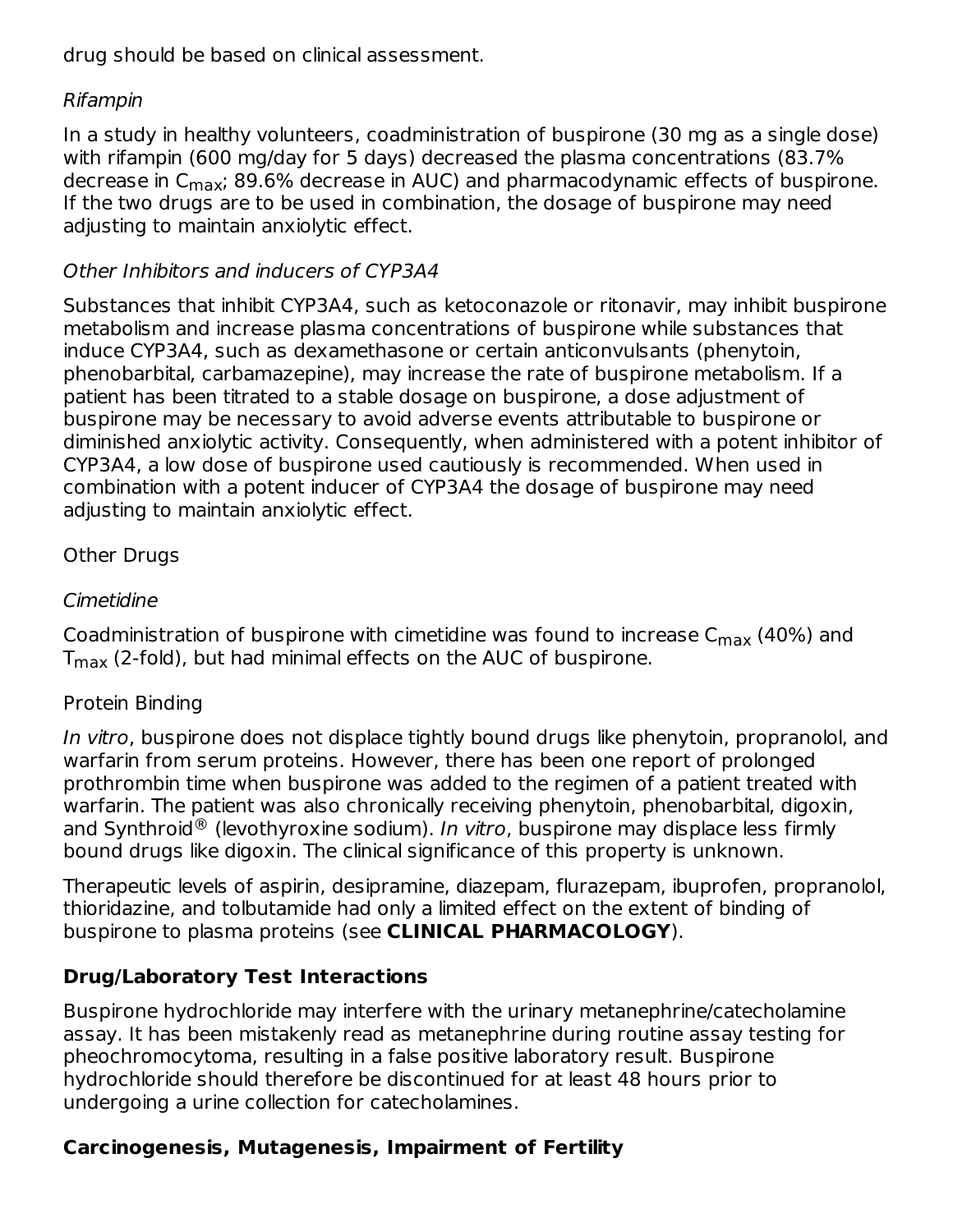No evidence of carcinogenic potential was observed in rats during a 24-month study at approximately 133 times the maximum recommended human oral dose; or in mice, during an 18-month study at approximately 167 times the maximum recommended human oral dose.

With or without metabolic activation, buspirone did not induce point mutations in five strains of Salmonella typhimurium (Ames Test) or mouse lymphoma L5178YTK+ cell cultures, nor was DNA damage observed with buspirone in Wi-38 human cells. Chromosomal aberrations or abnormalities did not occur in bone marrow cells of mice given one or five daily doses of buspirone.

# **Pregnancy**

Teratogenic Effects

# Pregnancy Category B

No fertility impairment or fetal damage was observed in reproduction studies performed in rats and rabbits at buspirone doses of approximately 30 times the maximum recommended human dose. In humans, however, adequate and well -controlled studies during pregnancy have not been performed. Because animal reproduction studies are not always predictive of human response, this drug should be used during pregnancy only if clearly needed.

# **Labor and Delivery**

The effect of buspirone hydrochloride tablets on labor and delivery in women is unknown. No adverse effects were noted in reproduction studies in rats.

# **Nursing Mothers**

The extent of the excretion in human milk of buspirone or its metabolites is not known. In rats, however, buspirone and its metabolites are excreted in milk. Buspirone hydrochloride tablets administration to nursing women should be avoided if clinically possible.

# **Pediatric Use**

The safety and effectiveness of buspirone were evaluated in two placebo-controlled 6 week trials involving a total of 559 pediatric patients (ranging from 6 to 17 years of age) with GAD. Doses studied were 7.5 mg to 30 mg b.i.d. (15 mg to 60 mg/day). There were no significant differences between buspirone and placebo with regard to the symptoms of GAD following doses recommended for the treatment of GAD in adults. Pharmacokinetic studies have shown that, for identical doses, plasma exposure to buspirone and its active metabolite, 1-PP, are equal to or higher in pediatric patients than adults. No unexpected safety findings were associated with buspirone in these trials. There are no long-term safety or efficacy data in this population.

# **Geriatric Use**

In one study of 6,632 patients who received buspirone for the treatment of anxiety, 605 patients were  $\geq 65$  years old and 41 were  $\geq 75$  years old; the safety and efficacy profiles for these 605 elderly patients (mean age  $= 70.8$  years) were similar to those in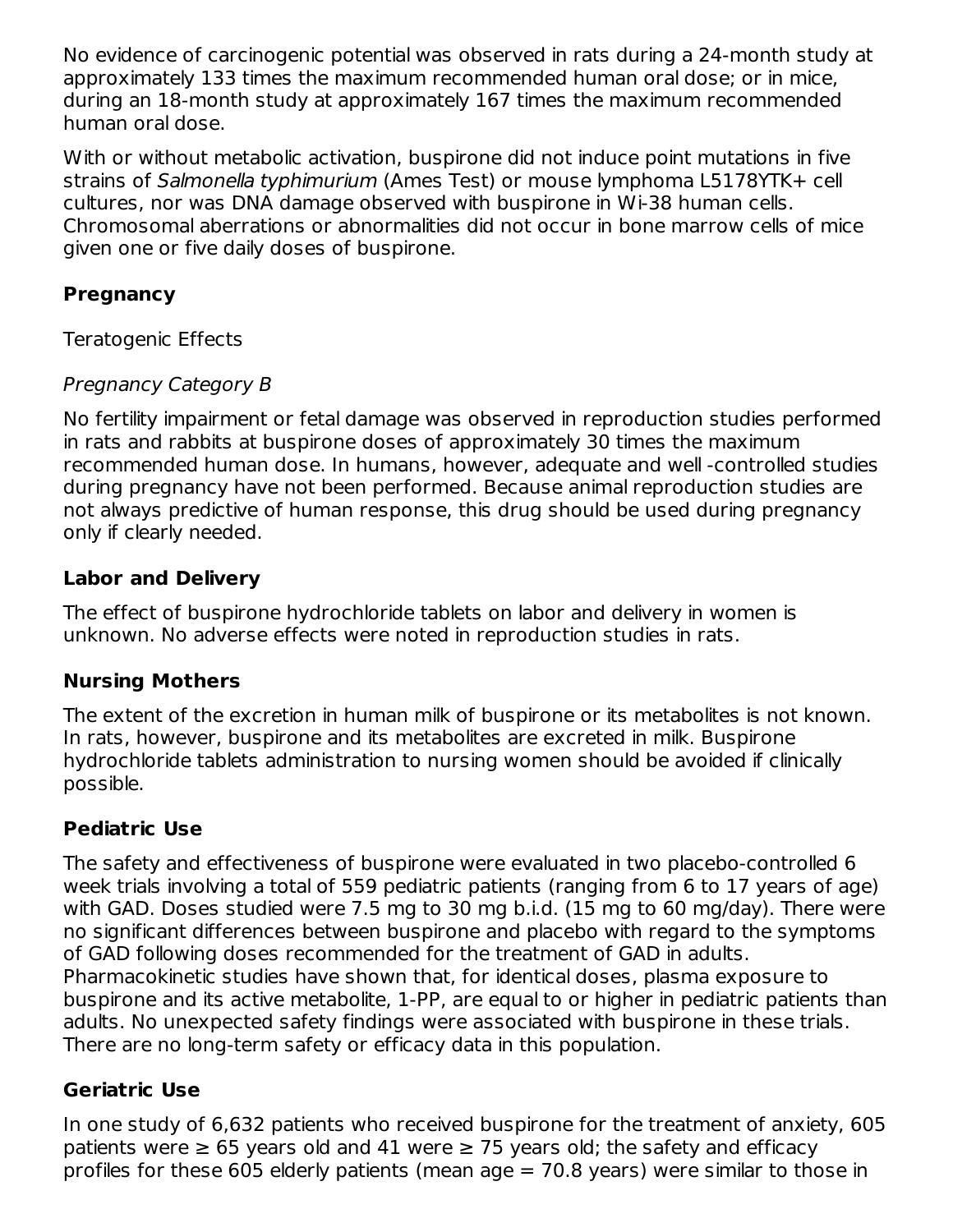the younger population (mean age  $= 43.3$  years).

Review of spontaneously reported adverse clinical events has not identified differences between elderly and younger patients, but greater sensitivity of some older patients cannot be ruled out.

There were no effects of age on the pharmacokinetics of buspirone (**see CLINICAL PHARMACOLOGY: Special Populations**)**.**

# **Use in Patients with Impaired Hepatic or Renal Function**

Buspirone is metabolized by the liver and excreted by the kidneys. A pharmacokinetic study in patients with impaired hepatic or renal function demonstrated increased plasma levels and a lengthened half-life of buspirone. Therefore, the administration of buspirone hydrochloride tablets to patients with severe hepatic or renal impairment cannot be recommended (see **CLINICAL PHARMACOLOGY**).

# **ADVERSE REACTIONS**

## (**See also PRECAUTIONS**)

# **Commonly Observed**

The more commonly observed untoward events associated with the use of buspirone hydrochloride tablets not seen at an equivalent incidence among placebo-treated patients include dizziness, nausea, headache, nervousness, lightheadedness, and excitement.

# **Associated With Discontinuation of Treatment**

One guide to the relative clinical importance of adverse events associated with buspirone hydrochloride tablets is provided by the frequency with which they caused drug discontinuation during clinical testing. Approximately 10% of the 2,200 anxious patients who participated in the buspirone hydrochloride tablets premarketing clinical efficacy trials in anxiety disorders lasting 3 to 4 weeks discontinued treatment due to an adverse event. The more common events causing discontinuation included: central nervous system disturbances (3.4%), primarily dizziness, insomnia, nervousness, drowsiness, and lightheaded feeling; gastrointestinal disturbances (1.2%), primarily nausea; and miscellaneous disturbances (1.1%), primarily headache and fatigue. In addition, 3.4% of patients had multiple complaints, none of which could be characterized as primary.

# **Incidence in Controlled Clinical Trials**

The table that follows enumerates adverse events that occurred at a frequency of 1% or more among buspirone hydrochloride patients who participated in 4-week, controlled trials comparing buspirone hydrochloride tablets with placebo. The frequencies were obtained from pooled data for 17 trials. The prescriber should be aware that these figures cannot be used to predict the incidence of side effects in the course of usual medical practice where patient characteristics and other factors differ from those which prevailed in the clinical trials. Similarly, the cited frequencies cannot be compared with figures obtained from other clinical investigations involving different treatments, uses, and investigators.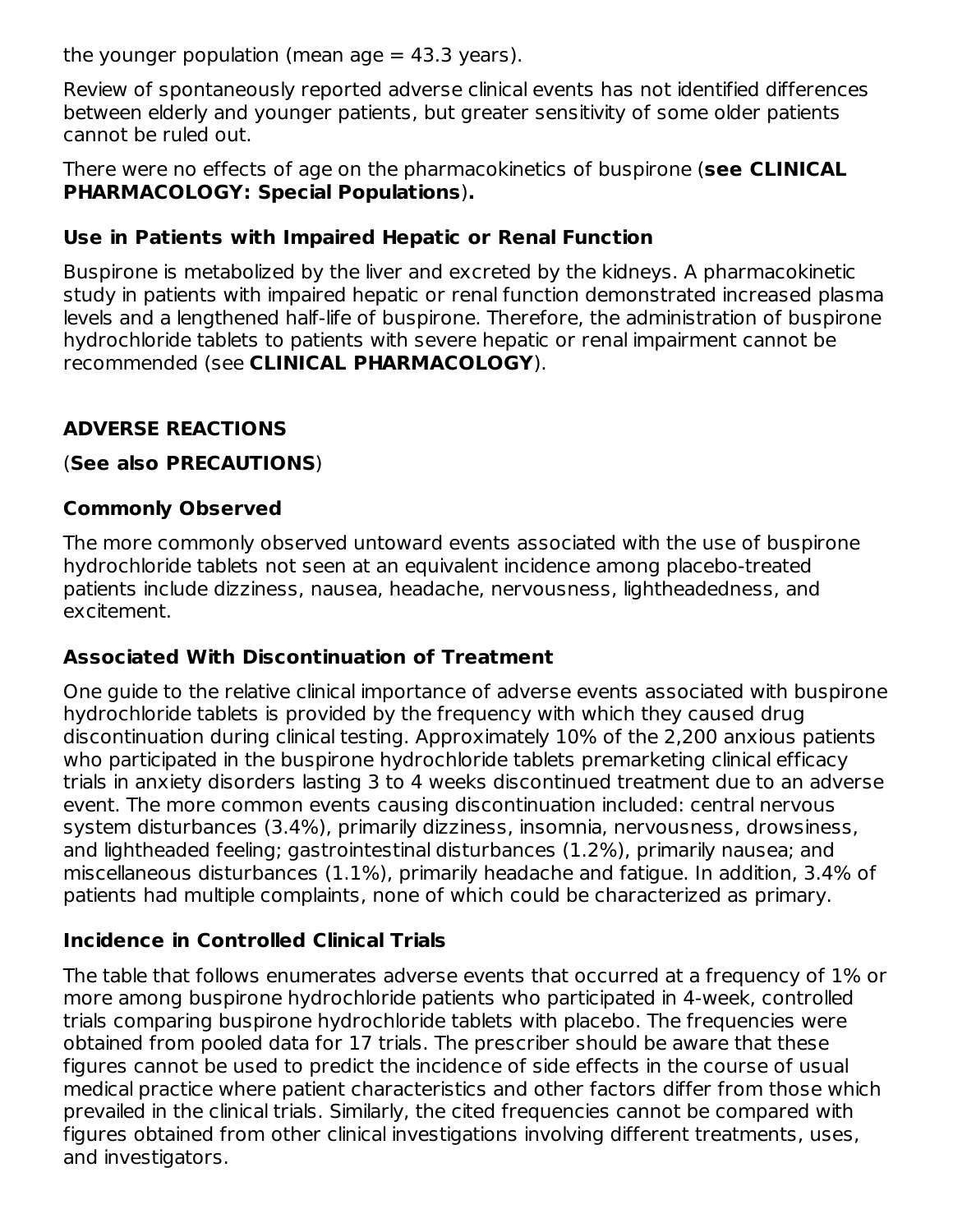Comparison of the cited figures, however, does provide the prescribing physician with some basis for estimating the relative contribution of drug and nondrug factors to the side-effect incidence rate in the population studied.

#### **TREATMENT-EMERGENT ADVERSE EXPERIENCE INCIDENCE IN PLACEBO-CONTROLLED CLINICAL TRIALS (Percent of \*Patients Reporting)**

| <b>Adverse Experience</b>      | <b>Buspirone</b><br>hydrochloride<br>$(n = 477)$ | <b>Placebo</b><br>$(n = 464)$ |  |  |
|--------------------------------|--------------------------------------------------|-------------------------------|--|--|
| Cardiovascular                 |                                                  |                               |  |  |
| Tachycardia/Palpitations       | 1                                                | $\mathbf{1}$                  |  |  |
| <b>CNS</b>                     |                                                  |                               |  |  |
| <b>Dizziness</b>               | 12                                               | 3                             |  |  |
| Drowsiness                     | 10                                               | 9                             |  |  |
| Nervousness                    | 5                                                | 1                             |  |  |
| Insomnia                       | 3                                                | 3                             |  |  |
| Lightheadedness                | 3                                                |                               |  |  |
| Decreased<br>concentration     | 2                                                | 2                             |  |  |
| Excitement                     | 2                                                |                               |  |  |
| Anger/Hostility                | 2                                                |                               |  |  |
| Confusion                      | $\overline{2}$                                   |                               |  |  |
| Depression                     | $\overline{2}$                                   | 2                             |  |  |
| <b>EENT</b>                    |                                                  |                               |  |  |
| <b>Blurred vision</b>          | $\overline{2}$                                   |                               |  |  |
| Gastrointestinal               |                                                  |                               |  |  |
| Nausea                         | 8                                                | 5                             |  |  |
| Dry mouth                      | 3                                                | 4                             |  |  |
| Abdominal/gastric<br>distress  | 2                                                | $\overline{2}$                |  |  |
| Diarrhea                       | 2                                                |                               |  |  |
| Constipation                   | $\mathbf{1}$                                     | 2                             |  |  |
| Vomiting                       | $\mathbf{1}$                                     | 2                             |  |  |
| Musculoskeletal                |                                                  |                               |  |  |
| Musculoskeletal<br>aches/pains | 1                                                |                               |  |  |
| Neurological                   |                                                  |                               |  |  |
| Numbness                       | 2                                                |                               |  |  |
| Paresthesia                    | $\mathbf{1}$                                     |                               |  |  |
| Incoordination                 | $\mathbf{1}$                                     |                               |  |  |
| <b>Tremor</b>                  | $\mathbf{1}$                                     |                               |  |  |
| <b>Skin</b>                    |                                                  |                               |  |  |
| Skin rash                      | $\mathbf{1}$                                     |                               |  |  |
| Miscellaneous                  |                                                  |                               |  |  |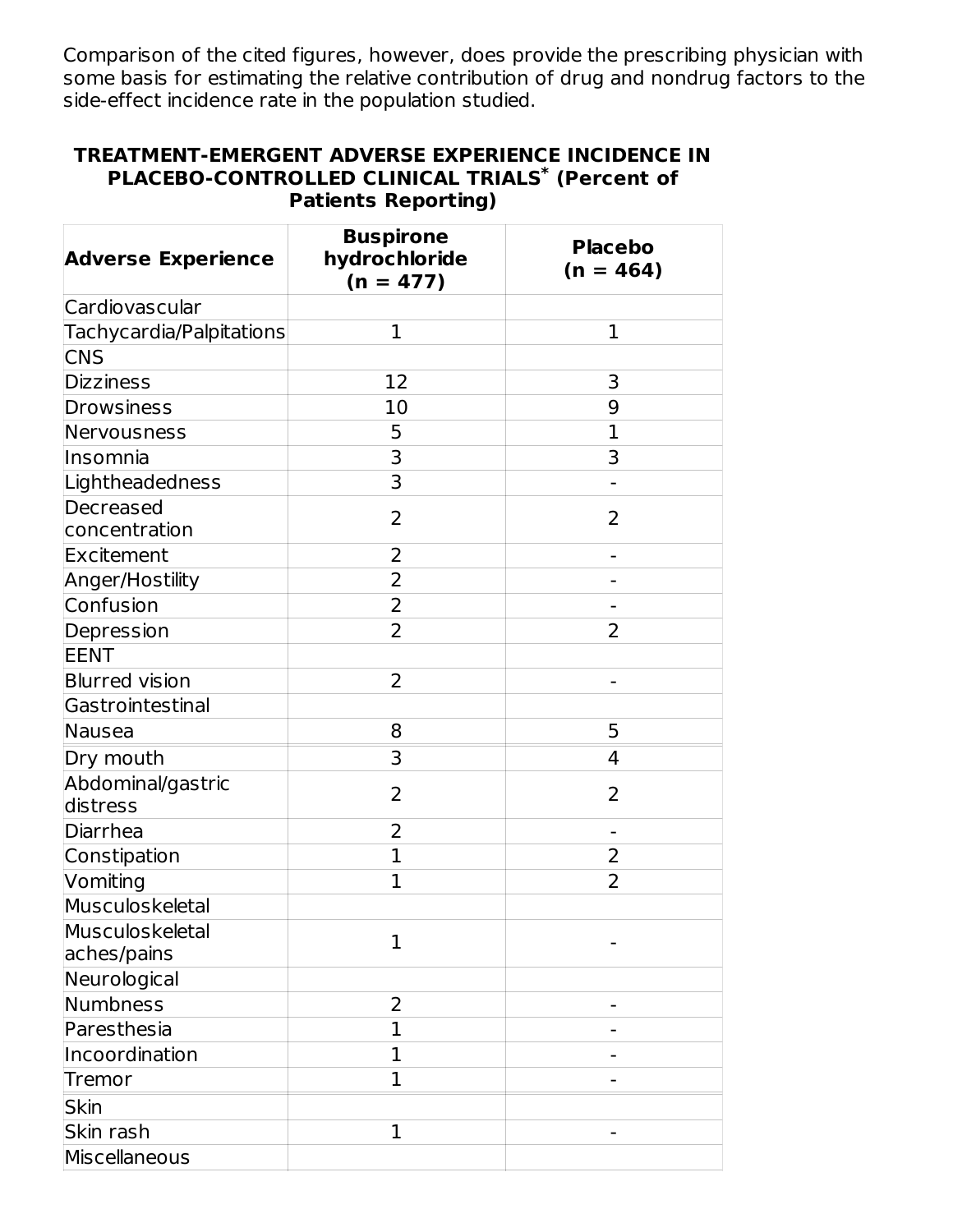| Headache            |  |
|---------------------|--|
| Fatigue             |  |
| <b>Weakness</b>     |  |
| Sweating/Clamminess |  |

- Incidence less than 1%.

\* Events reported by at least 1% of buspirone hydrochloride patients are included.

### **Other Events Observed During the Entire Premarketing Evaluation of Buspirone Hydrochloride Tablets**

During its premarketing assessment, buspirone hydrochloride tablets were evaluated in over 3,500 subjects. This section reports event frequencies for adverse events occurring in approximately 3,000 subjects from this group who took multiple doses of buspirone hydrochloride tablets in the dose range for which buspirone is being recommended (i.e., the modal daily dose of buspirone hydrochloride tablets fell between 10 mg and 30 mg for 70% of the patients studied) and for whom safety data were systematically collected. The conditions and duration of exposure to buspirone hydrochloride tablets varied greatly, involving well-controlled studies as well as experience in open and uncontrolled clinical settings. As part of the total experience gained in clinical studies, various adverse events were reported. In the absence of appropriate controls in some of the studies, a causal relationship to buspirone hydrochloride treatment cannot be determined. The list includes all undesirable events reasonably associated with the use of the drug.

The following enumeration by organ system describes events in terms of their relative frequency of reporting in this data base. Events of major clinical importance are also described in the **PRECAUTIONS** section.

The following definitions of frequency are used: Frequent adverse events are defined as those occurring in at least 1/100 patients. Infrequent adverse events are those occurring in 1/100 to 1/1,000 patients, while rare events are those occurring in less than 1/1,000 patients.

# **Cardiovascular**

Frequent was nonspecific chest pain; infrequent were syncope, hypotension, and hypertension; rare were cerebrovascular accident, congestive heart failure, myocardial infarction, cardiomyopathy, and bradycardia.

# **Central Nervous System**

Frequent were dream disturbances; infrequent were depersonalization, dysphoria, noise intolerance, euphoria, akathisia, fearfulness, loss of interest, dissociative reaction, hallucinations, involuntary movements, slowed reaction time, suicidal ideation, and seizures; rare were feelings of claustrophobia, cold intolerance, stupor, and slurred speech and psychosis.

### **EENT**

Frequent were tinnitus, sore throat, and nasal congestion; infrequent were redness and itching of the eyes, altered taste, altered smell, and conjunctivitis; rare were inner ear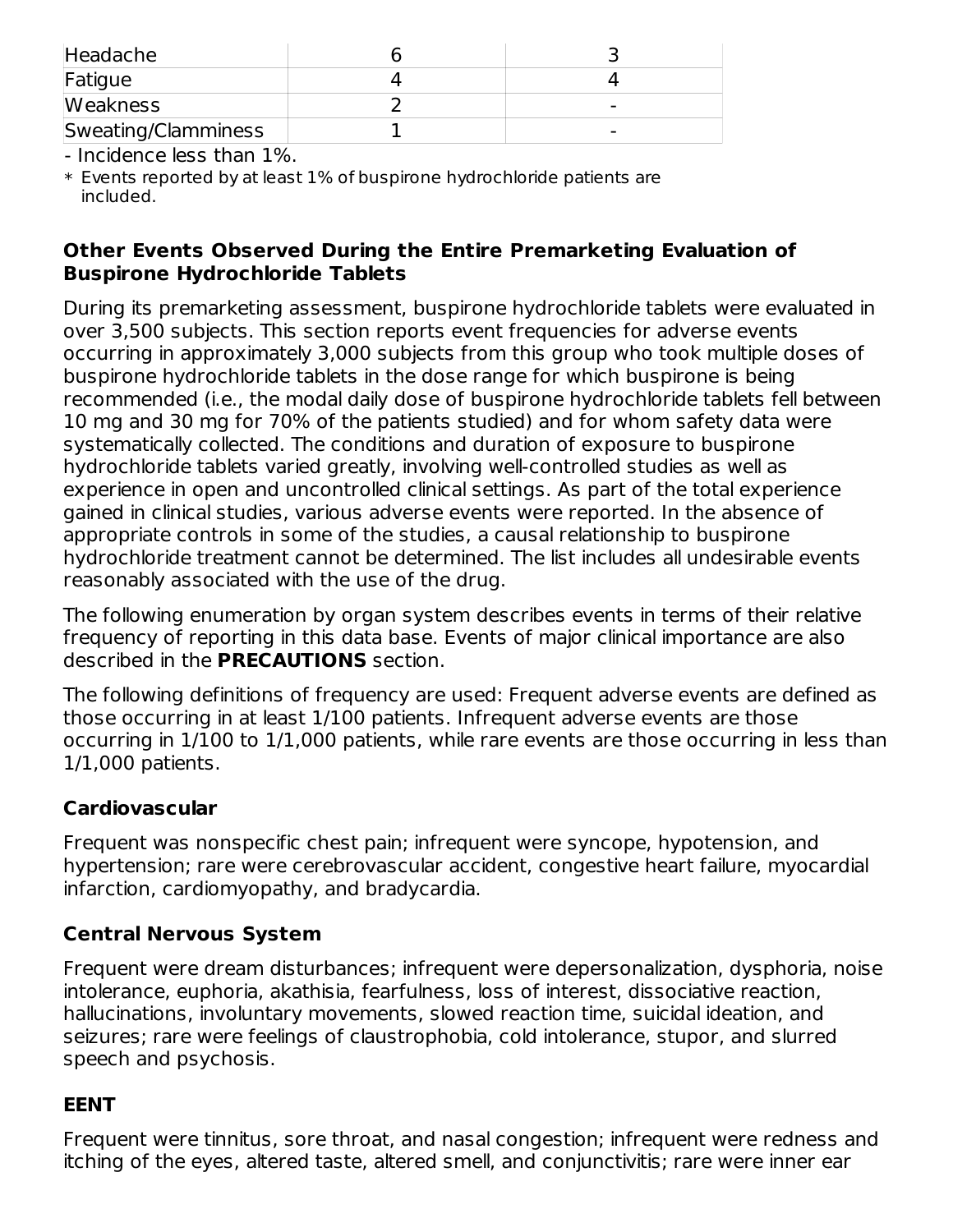abnormality, eye pain, photophobia, and pressure on eyes.

## **Endocrine**

Rare were galactorrhea and thyroid abnormality.

### **Gastrointestinal**

Infrequent were flatulence, anorexia, increased appetite, salivation, irritable colon, and rectal bleeding; rare was burning of the tongue.

### **Genitourinary**

Infrequent were urinary frequency, urinary hesitancy, menstrual irregularity and spotting, and dysuria; rare were amenorrhea, pelvic inflammatory disease, enuresis, and nocturia.

### **Musculoskeletal**

Infrequent were muscle cramps, muscle spasms, rigid/stiff muscles, and arthralgias; rare was muscle weakness.

### **Respiratory**

Infrequent were hyperventilation, shortness of breath, and chest congestion; rare was epistaxis.

## **Sexual Function**

Infrequent were decreased or increased libido; rare were delayed ejaculation and impotence.

### **Skin**

Infrequent were edema, pruritus, flushing, easy bruising, hair loss, dry skin, facial edema, and blisters; rare were acne and thinning of nails.

# **Clinical Laboratory**

Infrequent were increases in hepatic aminotransferases (SGOT, SGPT); rare were eosinophilia, leukopenia, and thrombocytopenia.

### **Miscellaneous**

Infrequent were weight gain, fever, roaring sensation in the head, weight loss, and malaise; rare were alcohol abuse, bleeding disturbance, loss of voice, and hiccoughs.

# **Postmarketing Experience**

Postmarketing experience has shown an adverse experience profile similar to that given above. Voluntary reports since introduction have included rare occurrences of allergic reactions (including urticaria), angioedema, cogwheel rigidity, dizziness (rarely reported as vertigo), dystonic reactions (including dystonia), ataxias, extrapyramidal symptoms, dyskinesias (acute and tardive), ecchymosis, emotional lability, serotonin syndrome, transient difficulty with recall, urinary retention, visual changes (including tunnel vision),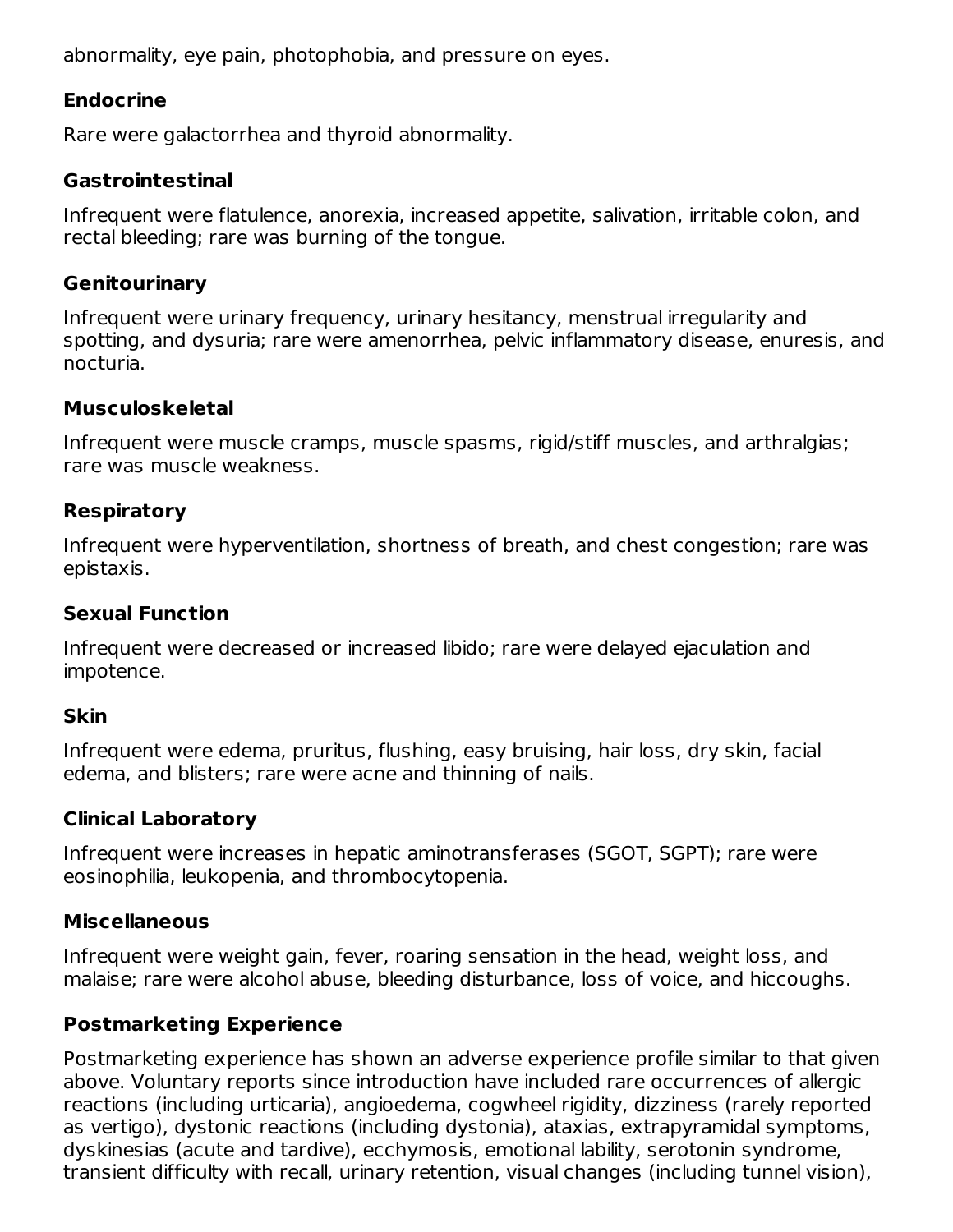parkinsonism, akathisia, restless leg syndrome, and restlessness. Because of the uncontrolled nature of these spontaneous reports, a causal relationship to buspirone hydrochloride tablets treatment has not been determined.

#### **To report SUSPECTED ADVERSE REACTIONS, contact Nivagen Pharmaceuticals, Inc. at 1-877-977-0687 or FDA at 1-800-FDA-1088 or www.fda.gov/medwatch.**

# **DRUG ABUSE AND DEPENDENCE**

# **Controlled Substance Class**

Buspirone hydrochloride is not a controlled substance.

# **Physical and Psychological Dependence**

In human and animal studies, buspirone has shown no potential for abuse or diversion and there is no evidence that it causes tolerance, or either physical or psychological dependence. Human volunteers with a history of recreational drug or alcohol usage were studied in two double-blind clinical investigations. None of the subjects were able to distinguish between buspirone hydrochloride tablets and placebo. By contrast, subjects showed a statistically significant preference for methaqualone and diazepam. Studies in monkeys, mice, and rats have indicated that buspirone lacks potential for abuse.

Following chronic administration in the rat, abrupt withdrawal of buspirone did not result in the loss of body weight commonly observed with substances that cause physical dependency.

Although there is no direct evidence that buspirone hydrochloride tablets cause physical dependence or drug-seeking behavior, it is difficult to predict from experiments the extent to which a CNS-active drug will be misused, diverted, and/or abused once marketed. Consequently, physicians should carefully evaluate patients for a history of drug abuse and follow such patients closely, observing them for signs of buspirone hydrochloride tablets misuse or abuse (e.g., development of tolerance, incrementation of dose, drug-seeking behavior).

# **OVERDOSAGE**

# **Signs and Symptoms**

In clinical pharmacology trials, doses as high as 375 mg/day were administered to healthy male volunteers. As this dose was approached, the following symptoms were observed: nausea, vomiting, dizziness, drowsiness, miosis, and gastric distress. A few cases of overdosage have been reported, with complete recovery as the usual outcome. No deaths have been reported following overdosage with buspirone hydrochloride tablets alone. Rare cases of intentional overdosage with a fatal outcome were invariably associated with ingestion of multiple drugs and/or alcohol, and a causal relationship to buspirone could not be determined. Toxicology studies of buspirone yielded the following LD $_{50}$  values: mice, 655 mg/kg; rats, 196 mg/kg; dogs, 586 mg/kg; and monkeys, 356 mg/kg. These dosages are 160 to 550 times the recommended human daily dose.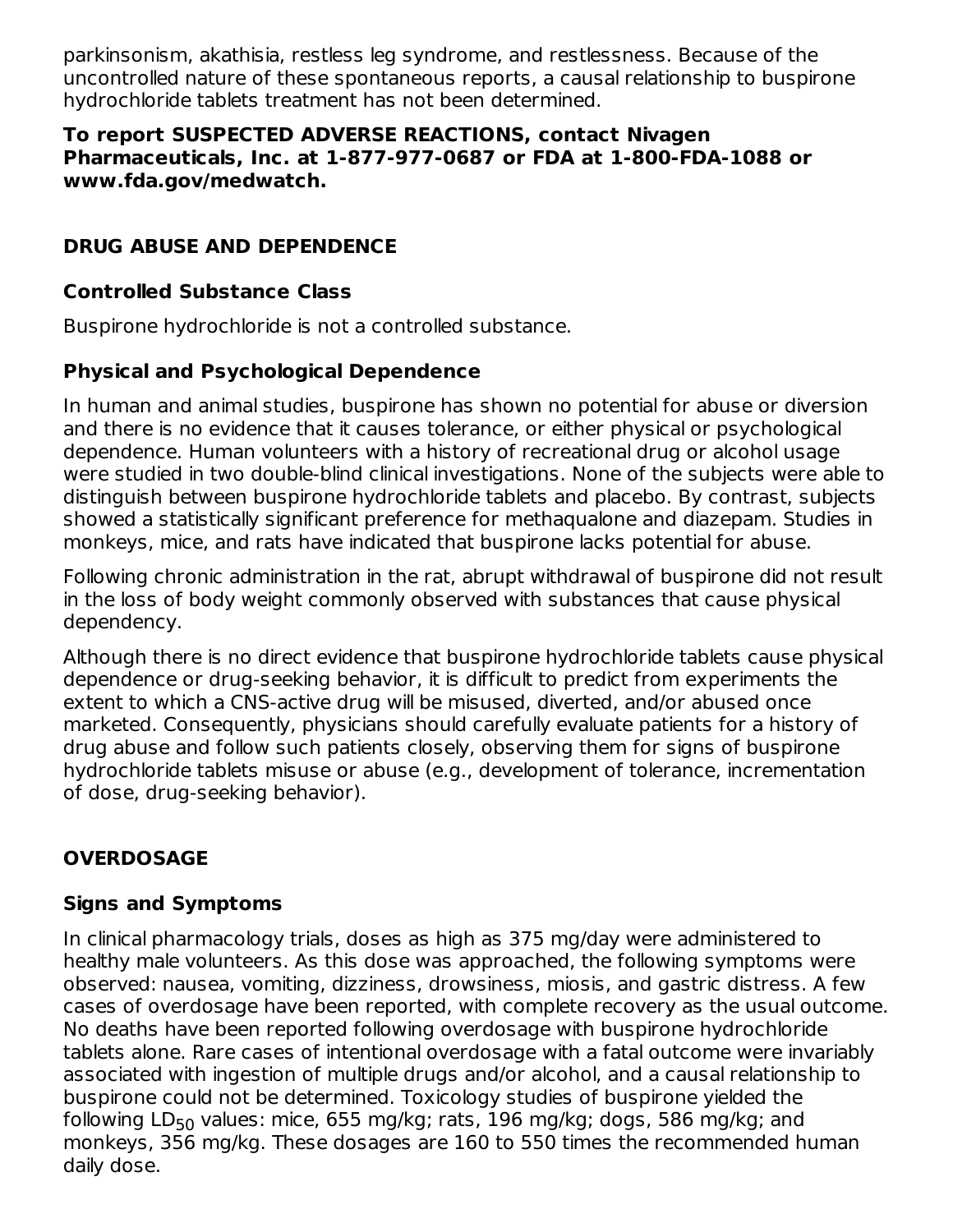### **Recommended Overdose Treatment**

General symptomatic and supportive measures should be used along with immediate gastric lavage. Respiration, pulse, and blood pressure should be monitored as in all cases of drug overdosage. No specific antidote is known to buspirone, and dialyzability of buspirone has not been determined.

# **DOSAGE AND ADMINISTRATION**

The recommended initial dose is 15 mg daily (7.5 mg b.i.d.). To achieve an optimal therapeutic response, at intervals of 2 to 3 days the dosage may be increased 5 mg per day, as needed. The maximum daily dosage should not exceed 60 mg per day. In clinical trials allowing dose titration, divided doses of 20 mg to 30 mg per day were commonly employed.

The bioavailability of buspirone is increased when given with food as compared to the fasted state (see **CLINICAL PHARMACOLOGY**). Consequently, patients should take buspirone in a consistent manner with regard to the timing of dosing; either always with or always without food.

When buspirone is to be given with a potent inhibitor of CYP3A4, the dosage recommendations described in the **PRECAUTIONS: DRUG INTERACTIONS** section should be followed.

### **Switching a Patient To or From a Monoamine Oxidase Inhibitor (MAOI) Antidepressant**

At least 14 days should elapse between discontinuation of an MAOI intended to treat depression and initiation of therapy with buspirone hydrochloride tablets. Conversely, at least 14 days should be allowed after stopping buspirone hydrochloride tablets before starting an MAOI antidepressant (see **CONTRAINDICATIONS** and **DRUG INTERACTIONS**).

### **Use of buspirone hydrochloride tablets with (Reversible) MAOIs, Such as Linezolid or Methylene Blue**

Do not start buspirone hydrochloride tablets in a patient who is being treated with a reversible MAOI such as linezolid or intravenous methylene blue because there is an increased risk of serotonin syndrome. In a patient who requires more urgent treatment of a psychiatric condition, non-pharmacological interventions, including hospitalization, should be considered (see **CONTRAINDICATIONS** and **DRUG INTERACTIONS**).

In some cases, a patient already receiving therapy with buspirone hydrochloride tablets may require urgent treatment with linezolid or intravenous methylene blue. If acceptable alternatives to linezolid or intravenous methylene blue treatment are not available and the potential benefits of linezolid or intravenous methylene blue treatment are judged to outweigh the risks of serotonin syndrome in a particular patient, buspirone hydrochloride tablets should be stopped promptly, and linezolid or intravenous methylene blue can be administered. The patient should be monitored for symptoms of serotonin syndrome for 2 weeks or until 24 hours after the last dose of linezolid or intravenous methylene blue, whichever comes first. Therapy with buspirone hydrochloride tablets may be resumed 24 hours after the last dose of linezolid or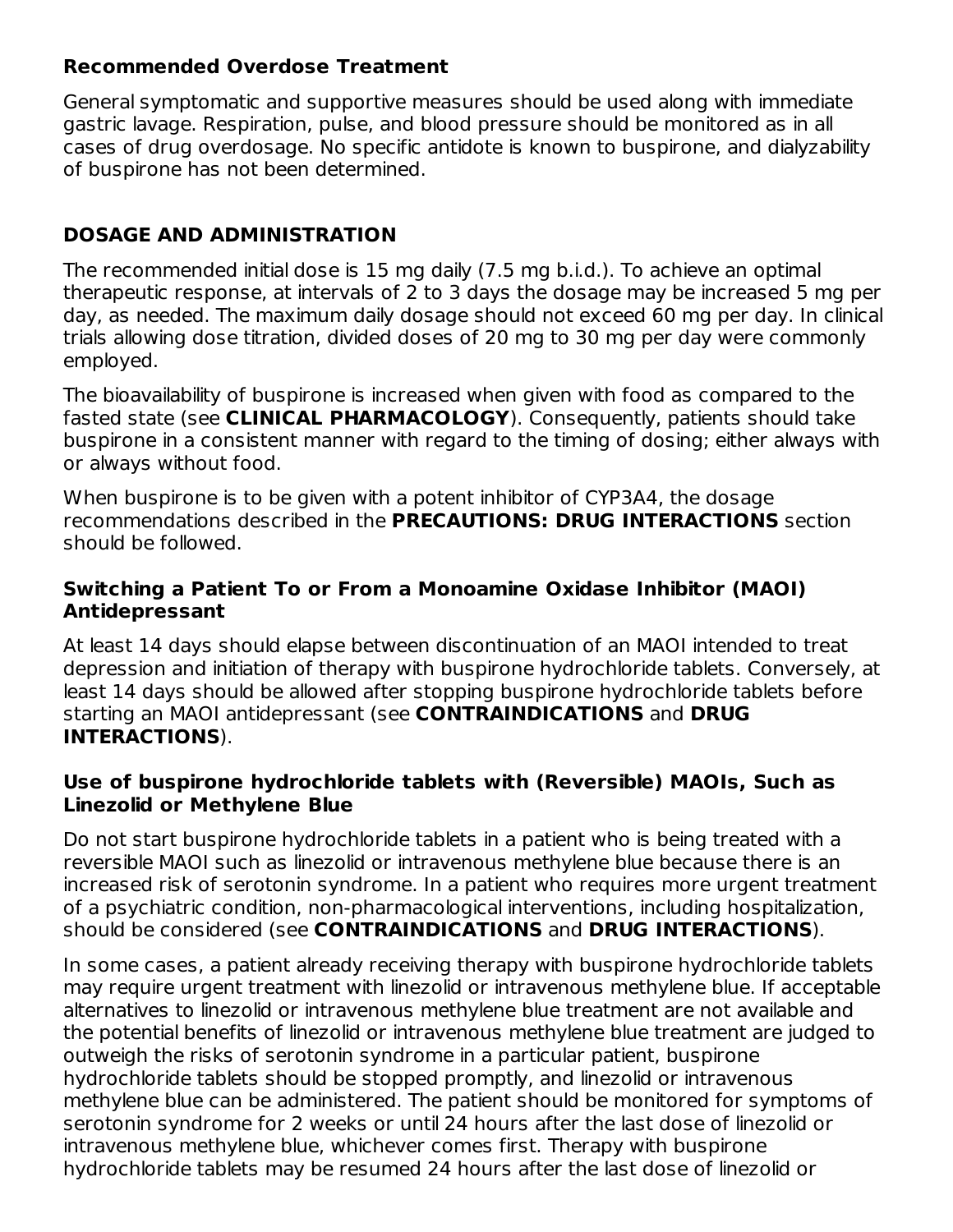intravenous methylene blue (see **WARNINGS**).

The risk of administering methylene blue by non-intravenous routes (such as oral tablets or by local injection) or in intravenous doses much lower than 1 mg per kg with buspirone hydrochloride tablets is unclear. The clinician should, nevertheless, be aware of the possibility of emergent symptoms of serotonin syndrome with such use (see **CONTRAINDICATIONS, WARNINGS** and **DRUG INTERACTIONS**).

# **HOW SUPPLIED**

Buspirone Hydrochloride Tablets, USP 5 mg are available as white to off white, flat faced, capsule shaped tablet, functionally-scored on one side and debossed with "098" on other side, packaged in bottles of 100 tablets (NDC 75834-266-01) and 500 tablets (NDC 75834-266-05).

Buspirone Hydrochloride Tablets, USP 7.5 mg are available as white to off white, flat faced, capsule shaped tablet, scored on one side and debossed with "107" on other side, packaged in bottles of 100 tablets (NDC 75834-267-01).

Buspirone Hydrochloride Tablets, USP 10 mg are available as white to off white, flat faced, capsule shaped tablet, functionally-scored on one side and debossed with "099" on other side, packaged in bottles of 100 tablets (NDC 75834-268-01) and 500 tablets (NDC 75834-268-05).

Buspirone Hydrochloride Tablets, USP 15 mg are available as white to off white, flat faced, capsule shaped, functionally-scored tablet that can be bisected or trisected, debossed with "1" and "00" on bisect segments, and debossed "5" on each trisect segment, packaged in bottles of 60 tablets (NDC 75834-269-60),100 tablets (NDC 75834-269-01) and 500 tablets (NDC 75834-269-05).

Buspirone Hydrochloride Tablets, USP 30 mg are available as white to off white, flat faced, capsule shaped, functionally-scored tablet that can be bisected or trisected, debossed with "1" and "01" on bisect segments, and debossed "10" on each trisect segment, packaged in bottles of 60 tablets (NDC 75834-270-60).

Store at 20° to 25°C (68° to 77°F) [See USP Controlled Room Temperature]. Dispense in a tight, light-resistant container (USP).

# **REFERENCES**

1. American Psychiatric Association, Ed.: Diagnostic and Statistical Manual of Mental Disorders—III, American Psychiatric Association, May 1980.

The brands listed are the trademarks of their respective owners and are not trademarks of the Inventia Healthcare Limited.

### **Manufactured By:**

Inventia Healthcare Limited F1-F1/1-F75/1, Additional Ambernath MIDC, Ambernath (East)-421506 Dist.- Thane, Maharashtra, INDIA.

### **Manufactured for:**

Nivagen Pharmaceuticals, Inc.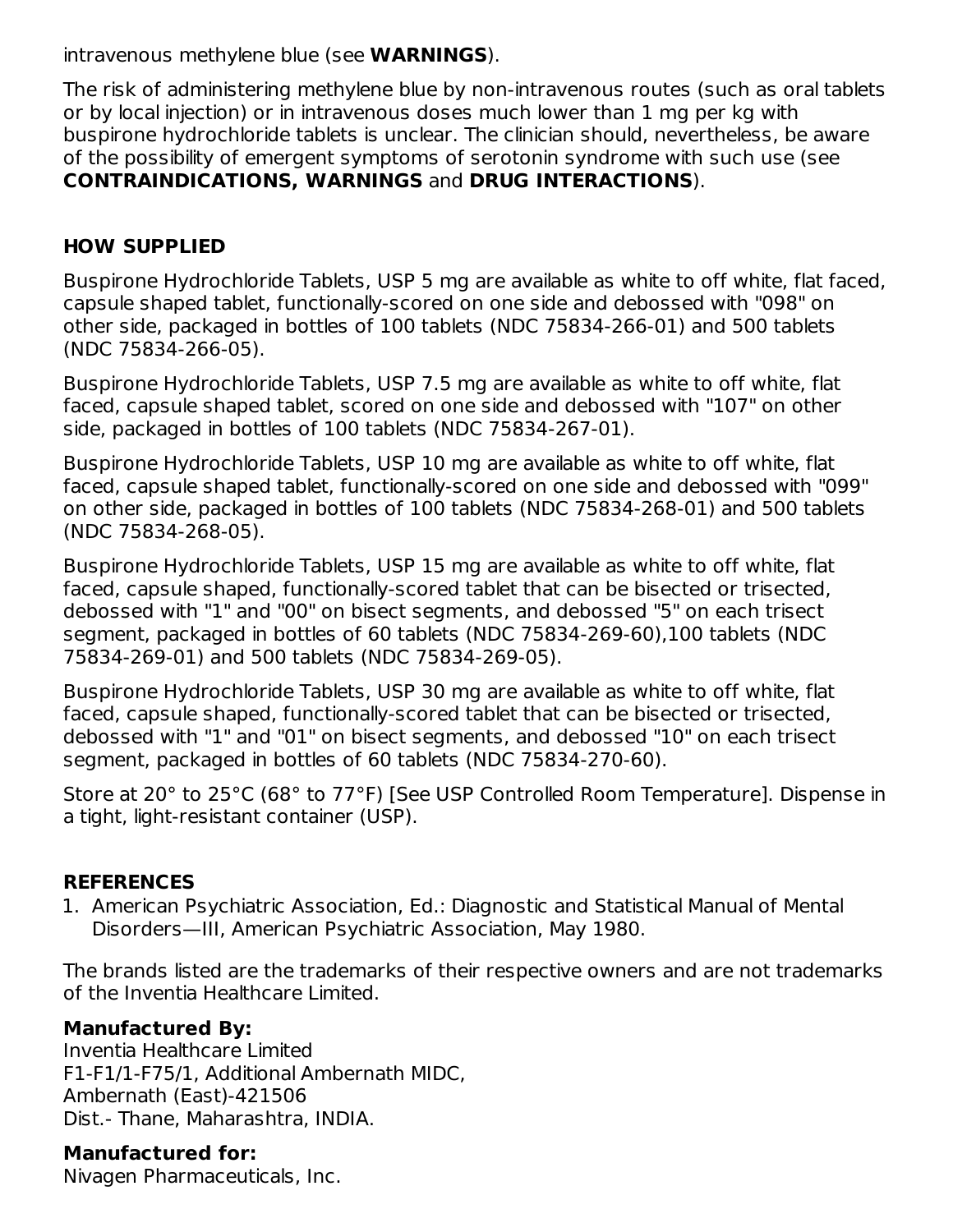Sacramento, CA 95827, USA Toll Free Number: 1-877-977-0687

Rev. 11/2020

#### **BUSPIRONE HYDROCHLORIDE TABLETS, USP Patient Instruction Sheet**

**Rx only**

**HOW TO USE:**

### **BUSPIRONE HYDROCHLORIDE TABLETS, USP 15 mg**

Response to buspirone varies among individuals. Your physician may find it necessary to adjust your dosage to obtain the proper response.

This tablet design makes dosage adjustments easy. Each tablet is functionally-scored and can be broken accurately to provide any of the following dosages:

If your doctor prescribed the 15 mg tablet:



To break a tablet accurately and easily, hold the tablet between your thumbs and index fingers close to the appropriate tablet score (groove) as shown in the photo. Then, with the tablet score facing you, apply pressure and snap the tablet segments apart (segments breaking incorrectly should not be used).



#### **Manufactured By:**

Inventia Healthcare Limited, F1-F1/1-F75/1, Additional Ambernath MIDC, Ambernath (East)-421506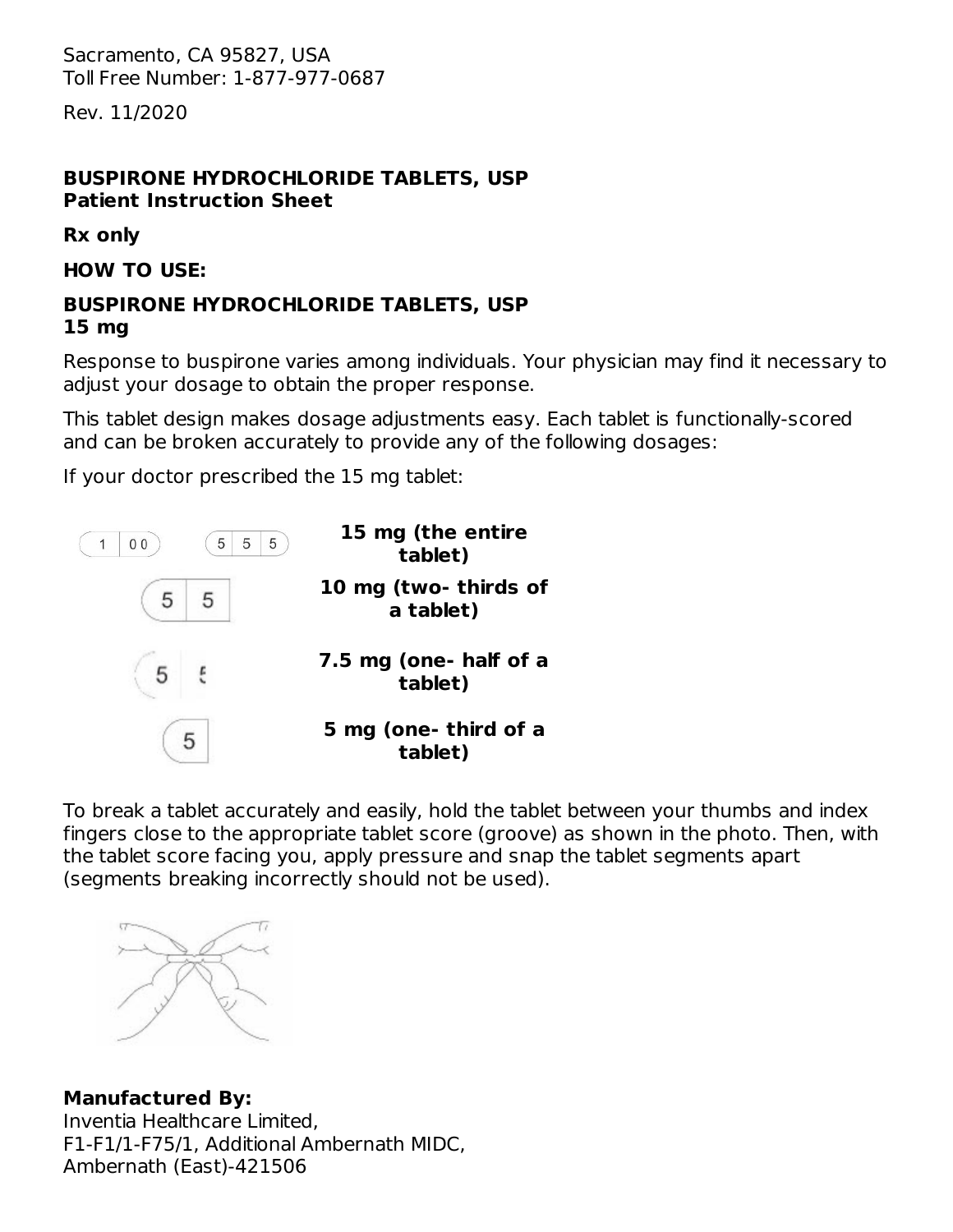Dist.- Thane, Maharashtra, INDIA.

### **Manufactured for:**

Nivagen Pharmaceuticals, Inc. Sacramento, CA 95827, USA Toll Free Number: 1-877-977-0687

Rev. 11/2020

## **PATIENT INFORMATION BUSPIRONE HYDROCHLORIDE TABLETS, USP**

**Rx only**

### **HOW TO USE:**

#### **BUSPIRONE HYDROCHLORIDE TABLETS, USP 30 mg**

Response to buspirone varies among individuals. Your physician may find it necessary to adjust your dosage to obtain the proper response.

This tablet design makes dosage adjustments easy. Each tablet is functionally-scored and can be broken accurately to provide any of the following dosages:

If your doctor prescribed the 30 mg tablet:



To break a tablet accurately and easily, hold the tablet between your thumbs and index fingers close to the appropriate tablet score (groove) as shown in the photo. Then, with the tablet score facing you, apply pressure and snap the tablet segments apart (segments breaking incorrectly should not be used).



**Manufactured By:** Inventia Healthcare Limited, F1-F1/1-F75/1, Additional Ambernath MIDC,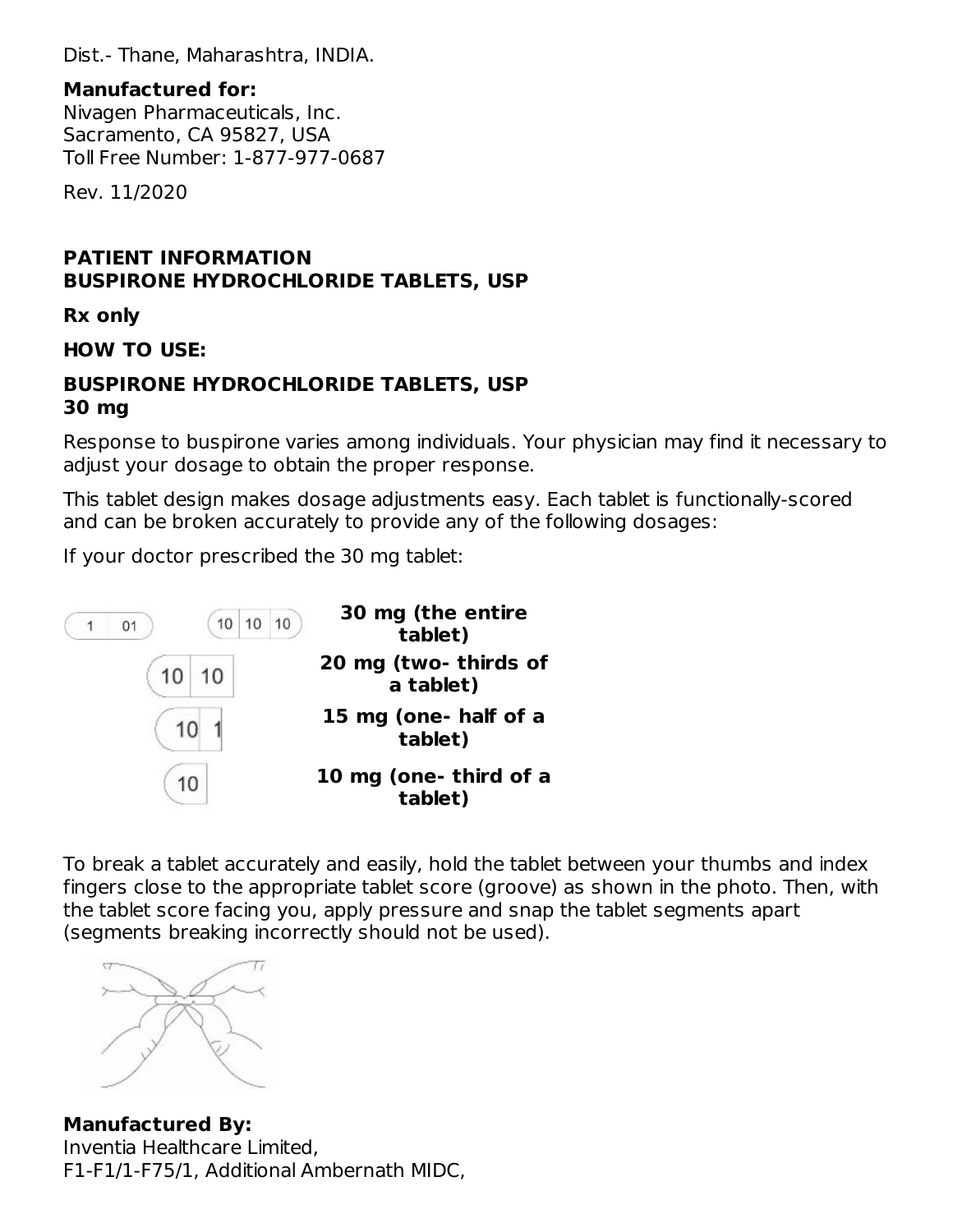Ambernath (East)-421506 Dist.- Thane, Maharashtra, INDIA.

### **Manufactured for:**

Nivagen Pharmaceuticals, Inc. Sacramento, CA 95827, USA Toll Free Number: 1-877-977-0687

Rev. 11/2020

## **PRINCIPAL DISPLAY PANEL - 5 mg Tablet Bottle Label**

NDC 75834-266-01

busPIRone Hydrochloride Tablets, USP 5 mg 100 Tablets

NIVAGEN

Rx only



# **PRINCIPAL DISPLAY PANEL - 7.5 mg Tablet Bottle Label**

NDC 75834-267-01

busPIRone Hydrochloride Tablets, USP 7.5 mg 100 Tablets

NIVAGEN

Rx only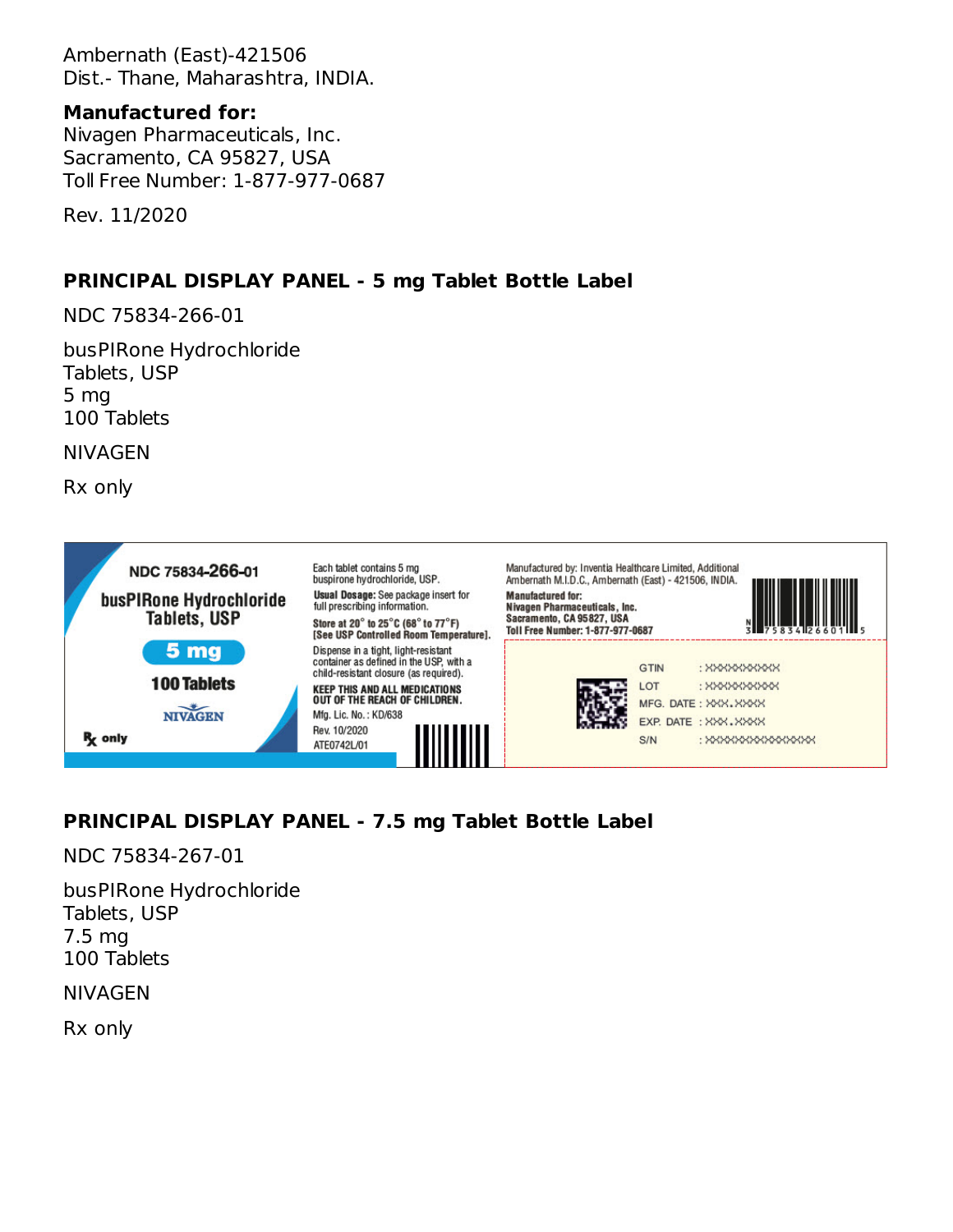

# **PRINCIPAL DISPLAY PANEL - 10 mg Tablet Bottle Label**

NDC 75834-268-01

busPIRone Hydrochloride Tablets, USP 10 mg 100 Tablets

NIVAGEN

Rx only



# **PRINCIPAL DISPLAY PANEL - 15 mg Tablet Bottle Label**

NDC 75834-269-01

busPIRone Hydrochloride Tablets, USP 15 mg 100 Tablets

PHARMACIST: PLEASE DISPENSE WITH ATTACHED PATIENT INFORMATION LEAFLET

NIVAGEN

Rx only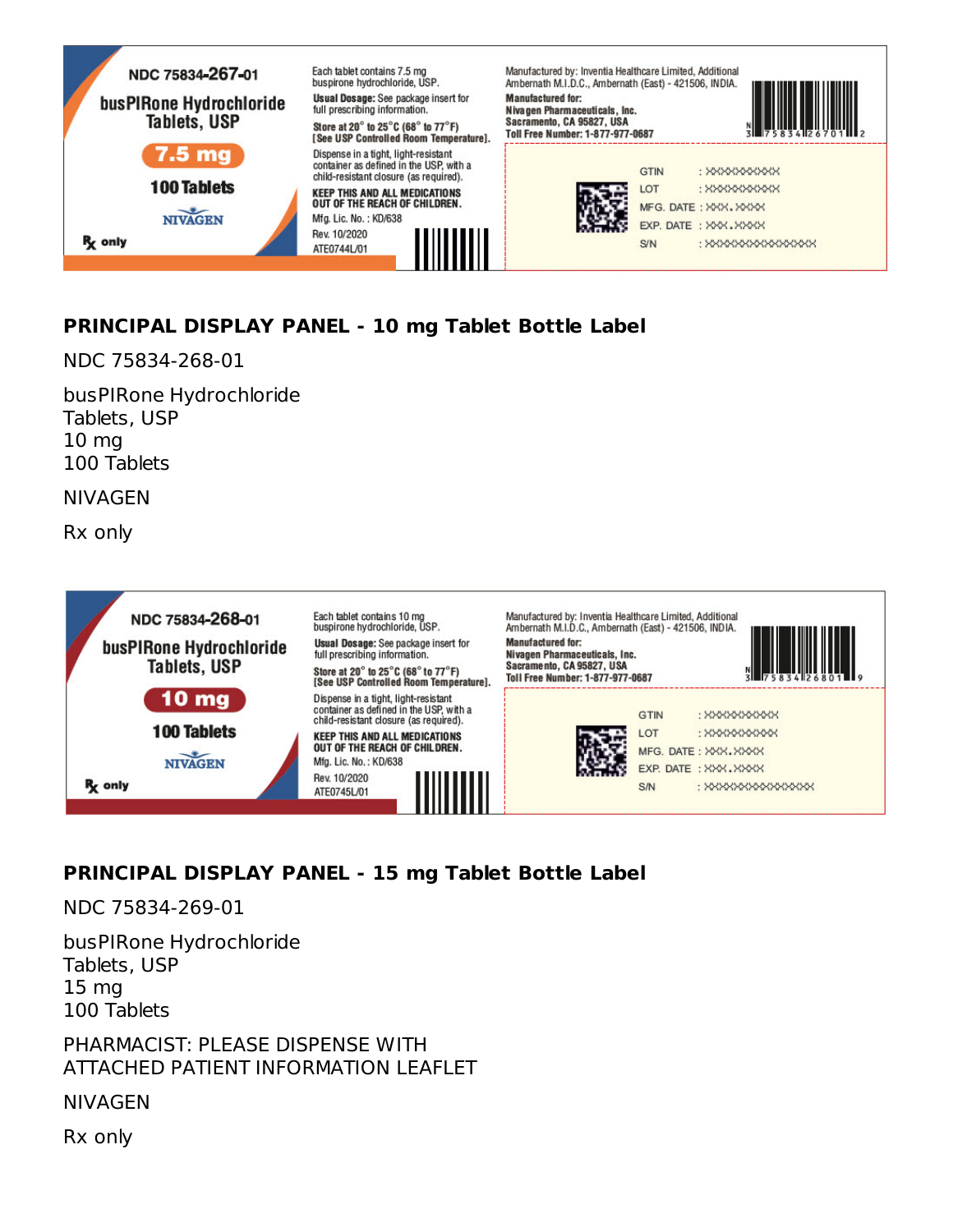

# **PRINCIPAL DISPLAY PANEL - 30 mg Tablet Bottle Label**

NDC 75834-270-60

busPIRone Hydrochloride Tablets, USP 30 mg 60 Tablets

PHARMACIST: PLEASE DISPENSE WITH ATTACHED PATIENT INFORMATION LEAFLET

NIVAGEN

Rx only



Inventia Healthcare Limited, Additional Ambernath M.I.D.C., Ambernath (East) - 421506, INDIA.

Nivagen Pharmaceuticals, Inc. Sacramento, CA 95827, USA Toll Free Number: 1-877-977-0687



: XXXXXXXXXX : XXXXXXXXXXX : XXXXXXXXXXXXXXXX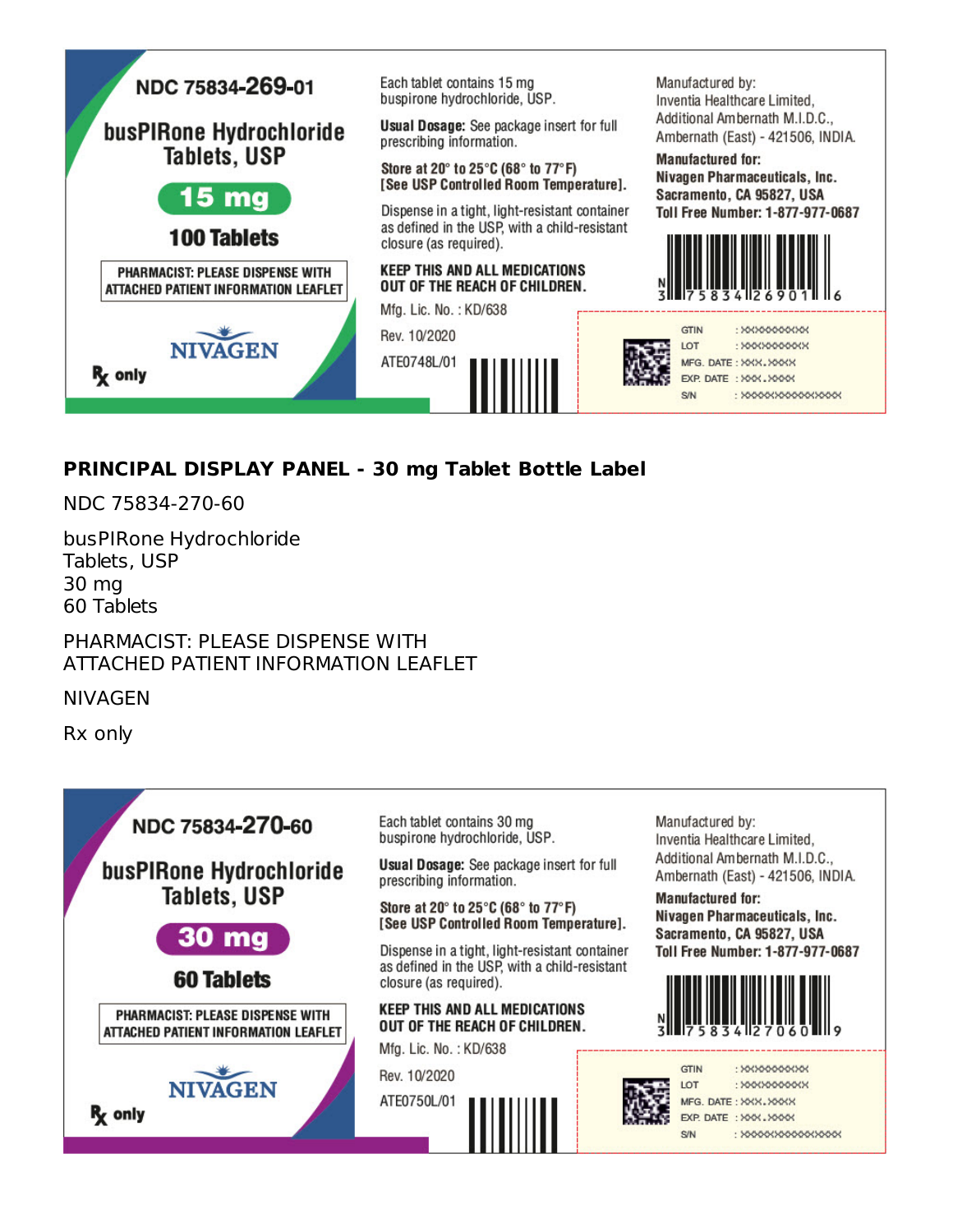| <b>BUSPIRONE HYDROCHLORIDE</b><br>buspirone hydrochloride tablet |                   |                                                                          |              |                           |                                       |                 |                                     |
|------------------------------------------------------------------|-------------------|--------------------------------------------------------------------------|--------------|---------------------------|---------------------------------------|-----------------|-------------------------------------|
| <b>Product Information</b>                                       |                   |                                                                          |              |                           |                                       |                 |                                     |
| <b>Product Type</b>                                              |                   | HUMAN PRESCRIPTION DRUG                                                  |              | <b>Item Code (Source)</b> |                                       |                 | NDC:75834-266                       |
| <b>Route of Administration</b>                                   |                   | ORAL                                                                     |              |                           |                                       |                 |                                     |
|                                                                  |                   |                                                                          |              |                           |                                       |                 |                                     |
| <b>Active Ingredient/Active Moiety</b>                           |                   |                                                                          |              |                           |                                       |                 |                                     |
|                                                                  |                   | <b>Ingredient Name</b>                                                   |              |                           |                                       |                 | <b>Basis of Strength Strength</b>   |
|                                                                  |                   | Buspirone Hydrochloride (UNII: 207LT9J9OC) (Buspirone - UNII:TK65WKS8HL) |              |                           | Buspirone Hydrochloride 5 mg          |                 |                                     |
| <b>Product Characteristics</b>                                   |                   |                                                                          |              |                           |                                       |                 |                                     |
| <b>Color</b>                                                     | WHITE (OFF WHITE) |                                                                          | <b>Score</b> |                           |                                       | 2 pieces        |                                     |
| <b>Shape</b>                                                     | <b>OVAL</b>       |                                                                          | <b>Size</b>  |                           |                                       | 8 <sub>mm</sub> |                                     |
| <b>Flavor</b>                                                    |                   |                                                                          |              | <b>Imprint Code</b>       |                                       | 098             |                                     |
| <b>Contains</b>                                                  |                   |                                                                          |              |                           |                                       |                 |                                     |
| <b>Packaging</b>                                                 |                   |                                                                          |              |                           |                                       |                 |                                     |
| <b>Item Code</b><br>#                                            |                   | <b>Package Description</b>                                               |              |                           | <b>Marketing Start</b><br><b>Date</b> |                 | <b>Marketing End</b><br><b>Date</b> |
| $\mathbf{1}$<br>01                                               | Product           | NDC:75834-266- 100 in 1 BOTTLE; Type 0: Not a Combination                |              | 02/15/2021                |                                       |                 |                                     |
| $\overline{\mathbf{2}}$<br>05                                    | Product           | NDC:75834-266- 500 in 1 BOTTLE; Type 0: Not a Combination                |              | 02/15/2021                |                                       |                 |                                     |
|                                                                  |                   |                                                                          |              |                           |                                       |                 |                                     |
| <b>Marketing Information</b>                                     |                   |                                                                          |              |                           |                                       |                 |                                     |
| <b>Marketing</b><br>Category                                     |                   | <b>Application Number or Monograph</b><br><b>Citation</b>                |              |                           | <b>Marketing Start</b><br>Date        |                 | <b>Marketing End</b><br>Date        |
| <b>ANDA</b>                                                      | ANDA209696        |                                                                          |              | 02/15/2021                |                                       |                 |                                     |
|                                                                  |                   |                                                                          |              |                           |                                       |                 |                                     |
| <b>BUSPIRONE HYDROCHLORIDE</b><br>buspirone hydrochloride tablet |                   |                                                                          |              |                           |                                       |                 |                                     |
| <b>Product Information</b>                                       |                   |                                                                          |              |                           |                                       |                 |                                     |
|                                                                  |                   |                                                                          |              |                           |                                       |                 |                                     |
| <b>Product Type</b>                                              |                   | HUMAN PRESCRIPTION DRUG                                                  |              |                           | <b>Item Code (Source)</b>             |                 | NDC: 75834-267                      |
| <b>Route of Administration</b>                                   |                   | ORAL                                                                     |              |                           |                                       |                 |                                     |
| <b>Active Ingredient/Active Moiety</b>                           |                   |                                                                          |              |                           |                                       |                 |                                     |
|                                                                  |                   | <b>Ingredient Name</b>                                                   |              |                           | <b>Basis of Strength Strength</b>     |                 |                                     |
|                                                                  |                   |                                                                          |              |                           |                                       |                 |                                     |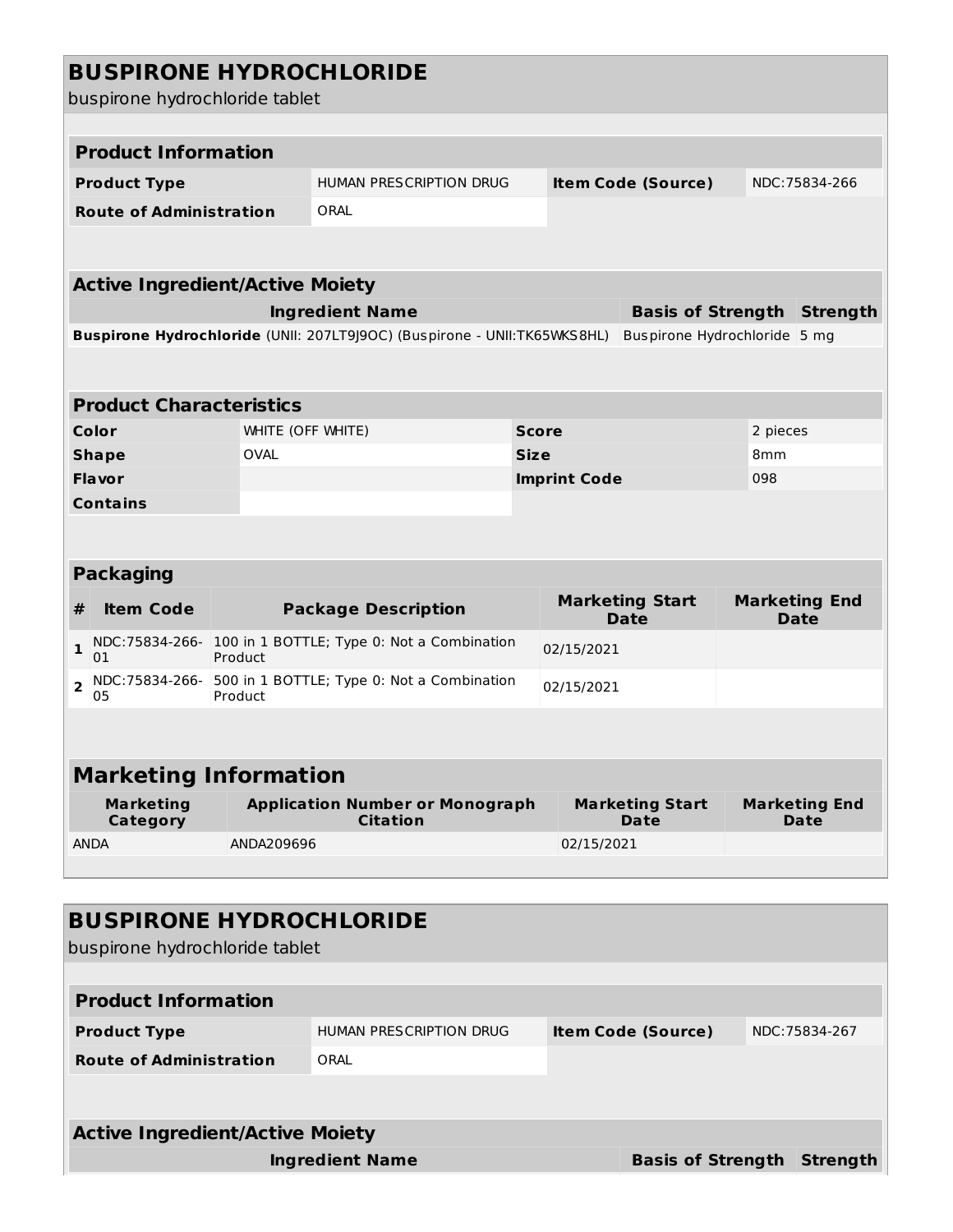| <b>Buspirone Hydrochloride</b> (UNII: 207LT9J9OC) (Buspirone - UNII:TK65WKS8HL) Buspirone Hydrochloride 7.5 mg |                                                                      |             |                     |                                       |                 |                                     |  |  |  |
|----------------------------------------------------------------------------------------------------------------|----------------------------------------------------------------------|-------------|---------------------|---------------------------------------|-----------------|-------------------------------------|--|--|--|
|                                                                                                                |                                                                      |             |                     |                                       |                 |                                     |  |  |  |
|                                                                                                                |                                                                      |             |                     |                                       |                 |                                     |  |  |  |
| <b>Product Characteristics</b>                                                                                 |                                                                      |             |                     |                                       |                 |                                     |  |  |  |
| Color                                                                                                          | WHITE (OFF WHITE)<br><b>Score</b>                                    |             |                     | 2 pieces                              |                 |                                     |  |  |  |
| <b>Shape</b>                                                                                                   | <b>OVAL</b>                                                          | <b>Size</b> |                     |                                       | 9 <sub>mm</sub> |                                     |  |  |  |
| <b>Flavor</b>                                                                                                  |                                                                      |             | <b>Imprint Code</b> |                                       | 107             |                                     |  |  |  |
| <b>Contains</b>                                                                                                |                                                                      |             |                     |                                       |                 |                                     |  |  |  |
|                                                                                                                |                                                                      |             |                     |                                       |                 |                                     |  |  |  |
|                                                                                                                |                                                                      |             |                     |                                       |                 |                                     |  |  |  |
| <b>Packaging</b>                                                                                               |                                                                      |             |                     |                                       |                 |                                     |  |  |  |
| <b>Item Code</b><br>#                                                                                          | <b>Package Description</b>                                           |             |                     | <b>Marketing Start</b><br><b>Date</b> |                 | <b>Marketing End</b><br><b>Date</b> |  |  |  |
| $\mathbf{1}$<br>01                                                                                             | NDC:75834-267- 100 in 1 BOTTLE; Type 0: Not a Combination<br>Product |             | 02/15/2021          |                                       |                 |                                     |  |  |  |
|                                                                                                                |                                                                      |             |                     |                                       |                 |                                     |  |  |  |
|                                                                                                                |                                                                      |             |                     |                                       |                 |                                     |  |  |  |
| <b>Marketing Information</b>                                                                                   |                                                                      |             |                     |                                       |                 |                                     |  |  |  |
| <b>Marketing</b><br>Category                                                                                   | <b>Application Number or Monograph</b><br><b>Citation</b>            |             |                     | <b>Marketing Start</b><br><b>Date</b> |                 | <b>Marketing End</b><br><b>Date</b> |  |  |  |
| <b>ANDA</b>                                                                                                    | ANDA209696                                                           |             | 02/15/2021          |                                       |                 |                                     |  |  |  |
|                                                                                                                |                                                                      |             |                     |                                       |                 |                                     |  |  |  |
|                                                                                                                |                                                                      |             |                     |                                       |                 |                                     |  |  |  |

|       | <b>BUSPIRONE HYDROCHLORIDE</b><br>buspirone hydrochloride tablet         |                   |                                                           |                     |            |                                       |                  |                                     |  |
|-------|--------------------------------------------------------------------------|-------------------|-----------------------------------------------------------|---------------------|------------|---------------------------------------|------------------|-------------------------------------|--|
|       | <b>Product Information</b>                                               |                   |                                                           |                     |            |                                       |                  |                                     |  |
|       | <b>Product Type</b>                                                      |                   | <b>HUMAN PRESCRIPTION DRUG</b>                            |                     |            | <b>Item Code (Source)</b>             |                  | NDC: 75834-268                      |  |
|       | <b>Route of Administration</b>                                           |                   | ORAL                                                      |                     |            |                                       |                  |                                     |  |
|       |                                                                          |                   |                                                           |                     |            |                                       |                  |                                     |  |
|       | <b>Active Ingredient/Active Moiety</b>                                   |                   |                                                           |                     |            |                                       |                  |                                     |  |
|       | <b>Ingredient Name</b><br><b>Basis of Strength</b>                       |                   |                                                           |                     |            |                                       |                  | <b>Strength</b>                     |  |
|       | Buspirone Hydrochloride (UNII: 207LT9J9OC) (Buspirone - UNII:TK65WKS8HL) |                   |                                                           |                     |            | Buspirone Hydrochloride 10 mg         |                  |                                     |  |
|       |                                                                          |                   |                                                           |                     |            |                                       |                  |                                     |  |
|       | <b>Product Characteristics</b>                                           |                   |                                                           |                     |            |                                       |                  |                                     |  |
| Color |                                                                          | WHITE (OFF WHITE) |                                                           | <b>Score</b>        |            |                                       | 2 pieces         |                                     |  |
|       | <b>Shape</b>                                                             | <b>OVAL</b>       |                                                           | <b>Size</b>         |            |                                       | 10 <sub>mm</sub> |                                     |  |
|       | Flavor                                                                   |                   |                                                           | <b>Imprint Code</b> |            | 099                                   |                  |                                     |  |
|       | <b>Contains</b>                                                          |                   |                                                           |                     |            |                                       |                  |                                     |  |
|       |                                                                          |                   |                                                           |                     |            |                                       |                  |                                     |  |
|       | <b>Packaging</b>                                                         |                   |                                                           |                     |            |                                       |                  |                                     |  |
| #     | <b>Item Code</b>                                                         |                   | <b>Package Description</b>                                |                     |            | <b>Marketing Start</b><br><b>Date</b> |                  | <b>Marketing End</b><br><b>Date</b> |  |
|       |                                                                          |                   | NDC:75834-268- 100 in 1 BOTTLE; Type 0: Not a Combination |                     | 02/15/2021 |                                       |                  |                                     |  |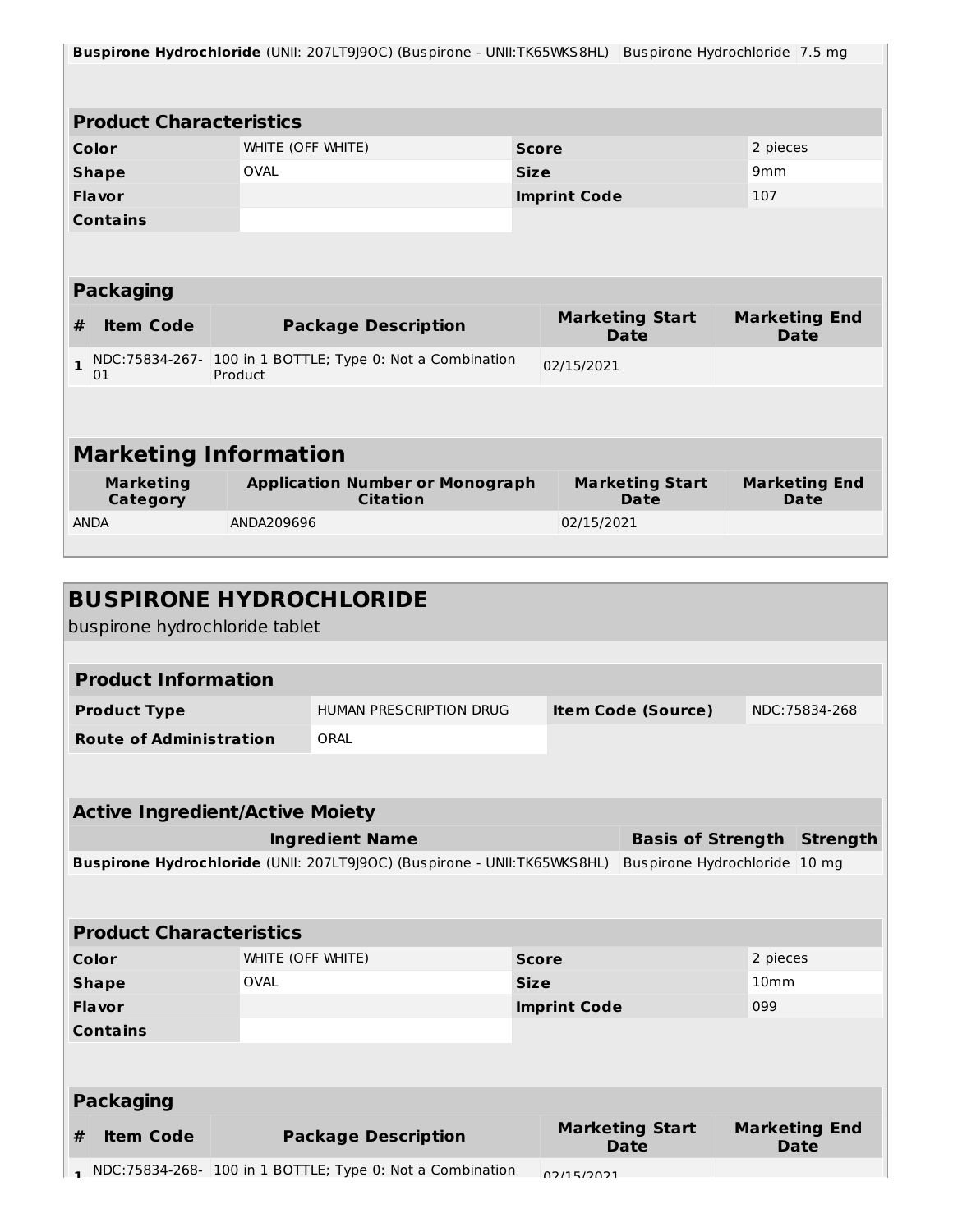| 01                           | Product                                                   | UZIJIZUZI                      |                              |  |  |  |  |
|------------------------------|-----------------------------------------------------------|--------------------------------|------------------------------|--|--|--|--|
| NDC:75834-268-<br>05         | 500 in 1 BOTTLE; Type 0: Not a Combination<br>Product     | 02/15/2021                     |                              |  |  |  |  |
|                              |                                                           |                                |                              |  |  |  |  |
| <b>Marketing Information</b> |                                                           |                                |                              |  |  |  |  |
|                              |                                                           |                                |                              |  |  |  |  |
| <b>Marketing</b><br>Category | <b>Application Number or Monograph</b><br><b>Citation</b> | <b>Marketing Start</b><br>Date | <b>Marketing End</b><br>Date |  |  |  |  |
| ANDA                         | ANDA209696                                                | 02/15/2021                     |                              |  |  |  |  |

|                                                                          | <b>BUSPIRONE HYDROCHLORIDE</b><br>buspirone hydrochloride tablet |                   |                                                           |                     |            |                                       |        |               |                              |
|--------------------------------------------------------------------------|------------------------------------------------------------------|-------------------|-----------------------------------------------------------|---------------------|------------|---------------------------------------|--------|---------------|------------------------------|
|                                                                          |                                                                  |                   |                                                           |                     |            |                                       |        |               |                              |
|                                                                          | <b>Product Information</b>                                       |                   |                                                           |                     |            |                                       |        |               |                              |
| <b>Product Type</b>                                                      |                                                                  |                   | HUMAN PRESCRIPTION DRUG                                   |                     |            | <b>Item Code (Source)</b>             |        | NDC:75834-269 |                              |
|                                                                          | <b>Route of Administration</b>                                   |                   | ORAL                                                      |                     |            |                                       |        |               |                              |
|                                                                          |                                                                  |                   |                                                           |                     |            |                                       |        |               |                              |
|                                                                          | <b>Active Ingredient/Active Moiety</b>                           |                   |                                                           |                     |            |                                       |        |               |                              |
| <b>Ingredient Name</b><br><b>Basis of Strength</b>                       |                                                                  |                   |                                                           |                     |            | <b>Strength</b>                       |        |               |                              |
| Buspirone Hydrochloride (UNII: 207LT9J9OC) (Buspirone - UNII:TK65WKS8HL) |                                                                  |                   |                                                           |                     |            | Buspirone Hydrochloride 15 mg         |        |               |                              |
|                                                                          |                                                                  |                   |                                                           |                     |            |                                       |        |               |                              |
|                                                                          | <b>Product Characteristics</b>                                   |                   |                                                           |                     |            |                                       |        |               |                              |
|                                                                          | Color                                                            | WHITE (OFF WHITE) | <b>Score</b>                                              |                     | 3 pieces   |                                       |        |               |                              |
|                                                                          | <b>Shape</b>                                                     | <b>OVAL</b>       |                                                           | <b>Size</b>         |            |                                       | 12mm   |               |                              |
|                                                                          | Flavor                                                           |                   |                                                           | <b>Imprint Code</b> |            |                                       | 1;00;5 |               |                              |
|                                                                          | <b>Contains</b>                                                  |                   |                                                           |                     |            |                                       |        |               |                              |
|                                                                          |                                                                  |                   |                                                           |                     |            |                                       |        |               |                              |
|                                                                          | <b>Packaging</b>                                                 |                   |                                                           |                     |            |                                       |        |               |                              |
| #                                                                        | <b>Item Code</b>                                                 |                   | <b>Package Description</b>                                |                     |            | <b>Marketing Start</b><br><b>Date</b> |        |               | <b>Marketing End</b><br>Date |
| $\mathbf{1}$                                                             | 60                                                               | Product           | NDC:75834-269- 60 in 1 BOTTLE; Type 0: Not a Combination  |                     | 02/15/2021 |                                       |        |               |                              |
| $\overline{2}$                                                           | NDC: 75834-269-<br>01                                            | Product           | 100 in 1 BOTTLE; Type 0: Not a Combination                | 02/15/2021          |            |                                       |        |               |                              |
| 3                                                                        | 05                                                               | Product           | NDC:75834-269- 500 in 1 BOTTLE; Type 0: Not a Combination |                     | 02/15/2021 |                                       |        |               |                              |
|                                                                          |                                                                  |                   |                                                           |                     |            |                                       |        |               |                              |
|                                                                          |                                                                  |                   |                                                           |                     |            |                                       |        |               |                              |

# **Marketing Information**

| Marketing<br>Category | <b>Application Number or Monograph</b><br>Citation | <b>Marketing Start</b><br>Date | <b>Marketing End</b><br><b>Date</b> |
|-----------------------|----------------------------------------------------|--------------------------------|-------------------------------------|
| <b>ANDA</b>           | ANDA209696                                         | 02/15/2021                     |                                     |
|                       |                                                    |                                |                                     |